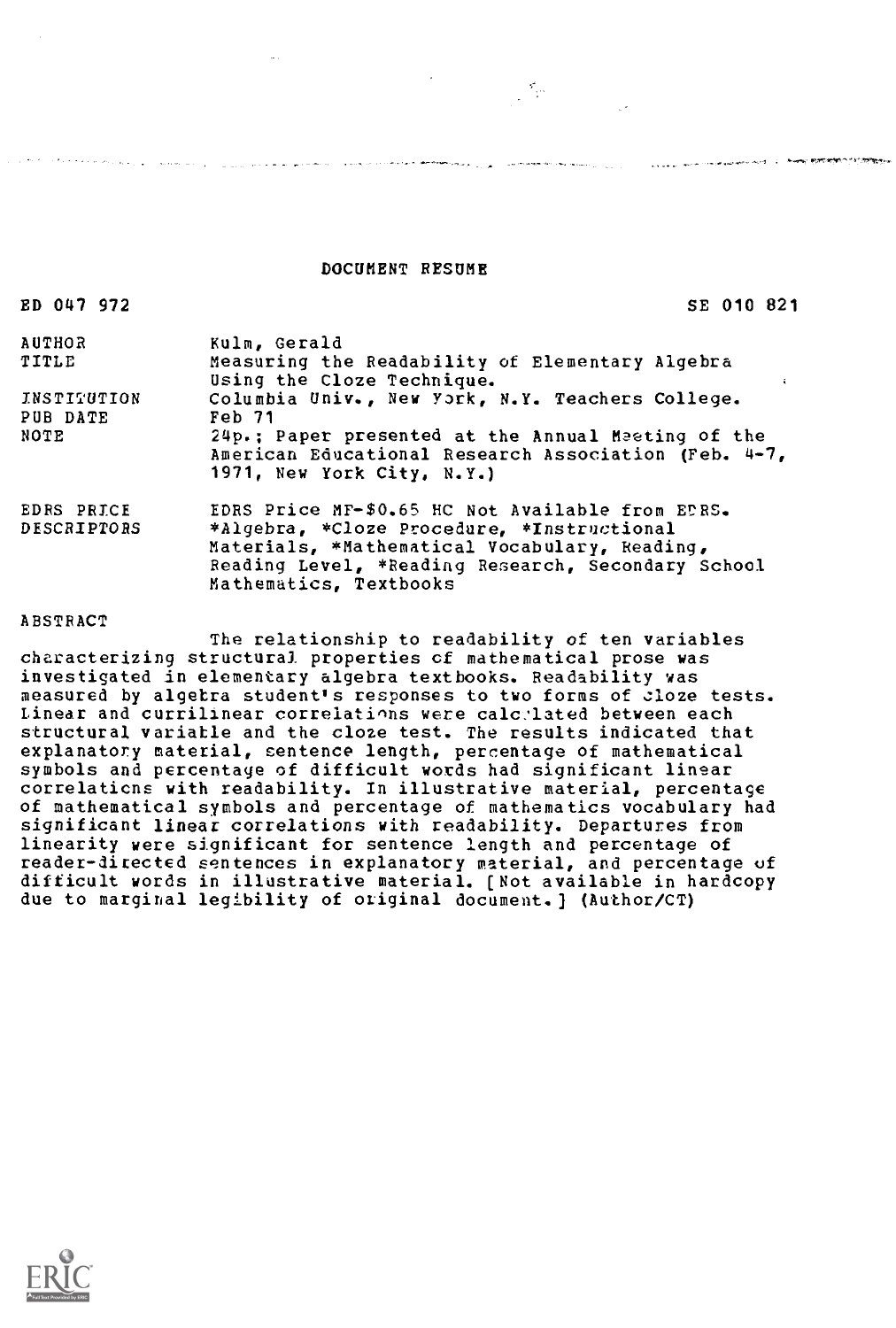Measuring the Readability Elementary Algebra Using the Cloze Technique

**Q 2**<br>
U.S. DEPARTMENT OF HEALTH. EDUCATION<br>
THIS DOCUMENT HAS BEEN REPRODUCED<br>
THIS DOCUMENT HAS BEEN REPRODUCED<br>
EXACTLY AS RECEIVED FROM THE PERSO" OR<br>
DACANIZATION ORIGIALTING IT. POINTS OF<br>
VEW OR OPINIONS STATED OO N

### Gerald Kulm

Teachers College, Columbia University

In the past, investigations of the readability of mathematical English have been extremely limited. Most studies have attempted to apply to mathematics readability formulas that were developed for use with ordinary English. Kane (1970) has outlined the difficulties inherent in this approach. Vocabulary differences between mathematical English (ME) and ordinary English (OE) make inapplicable formulas that use a count of words not on a list of familiar words. Words that are familiar in OE may have special meanings in ME and, hence, may not be familiar. Also words that are familiar in MS may not appear on the list. A more fundamental reason that the formulas are not applicable is that they apply only to prose portions of the text. The readability of symbolic material is completely neglected in these formulas.

The purpose of this study was to investigate structural variables that might predict the readability of ME as found in first -year algebra textbooks. A large portion of school mathematios textbook material can be classified either as explanatory, in which a concept is defined and explained, or as illustrative., in whioh specific problems or exercises that illustrate a concept

A paper presented at the annual meeting of the American Educational Research Association, New York, New York, February, 1971.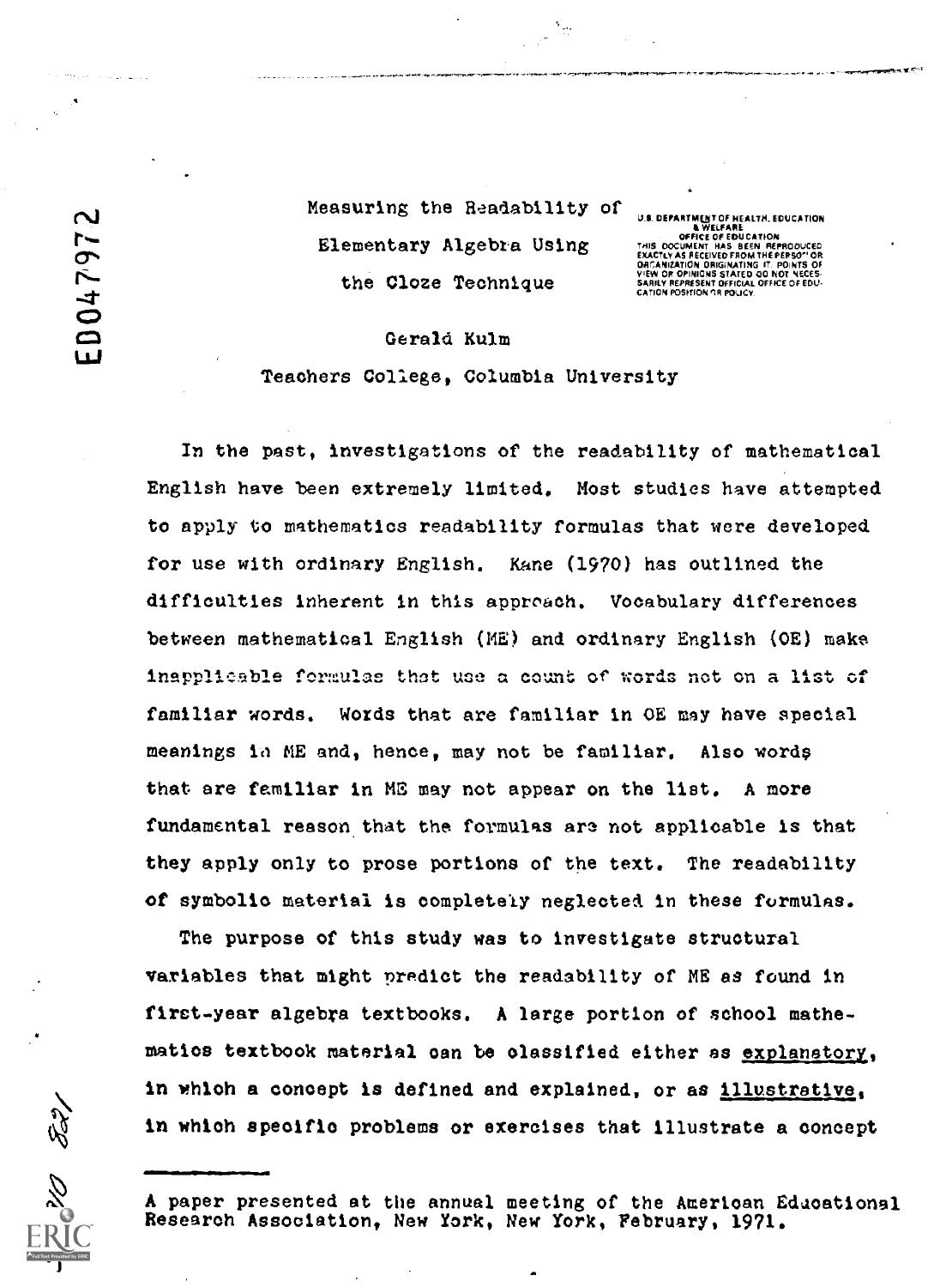$\epsilon$ are worked out for the reader. These two types of ME were investigated separately to determine if their difficulty was predicted differently by the structural variables. The structural variables were also investigated to see if their relationship with readability was linear. If the relationship is linear for a particular variable, then its predictive value is applicable over a range of readability levels.

The criterion of difficulty is of critical importance in any readability study. The most common criterion is the score on a test, usually multiple-choice, over the content of the passage being analyzed. The most obvious drawback of this criterion is that difficult questions can be constructed for easy passages and vice versa. Many readability formulas use this criterion because nationally normed tests, such as the McCall-Crabbs, are available for OE passages. The lack of such passages and tests for NE is one reason that readability formulas for ME have not been developed.

Reading difficulty can also be obtained by having judges rate the passages. This method was used for OE by Elley (1969) with promising results. He found that judges' ratings correlated highly with structural variables and with readability formula scores. Judges' ratings are much simpler to obtain than other measures that have been used as criteria. Rankings for a large number of passages, however, are difficult to obtain. Elley obtained rankings of only 16 passages and he was unable to build an interval scale of difficulty by paired comparisons.

 $\overline{2}$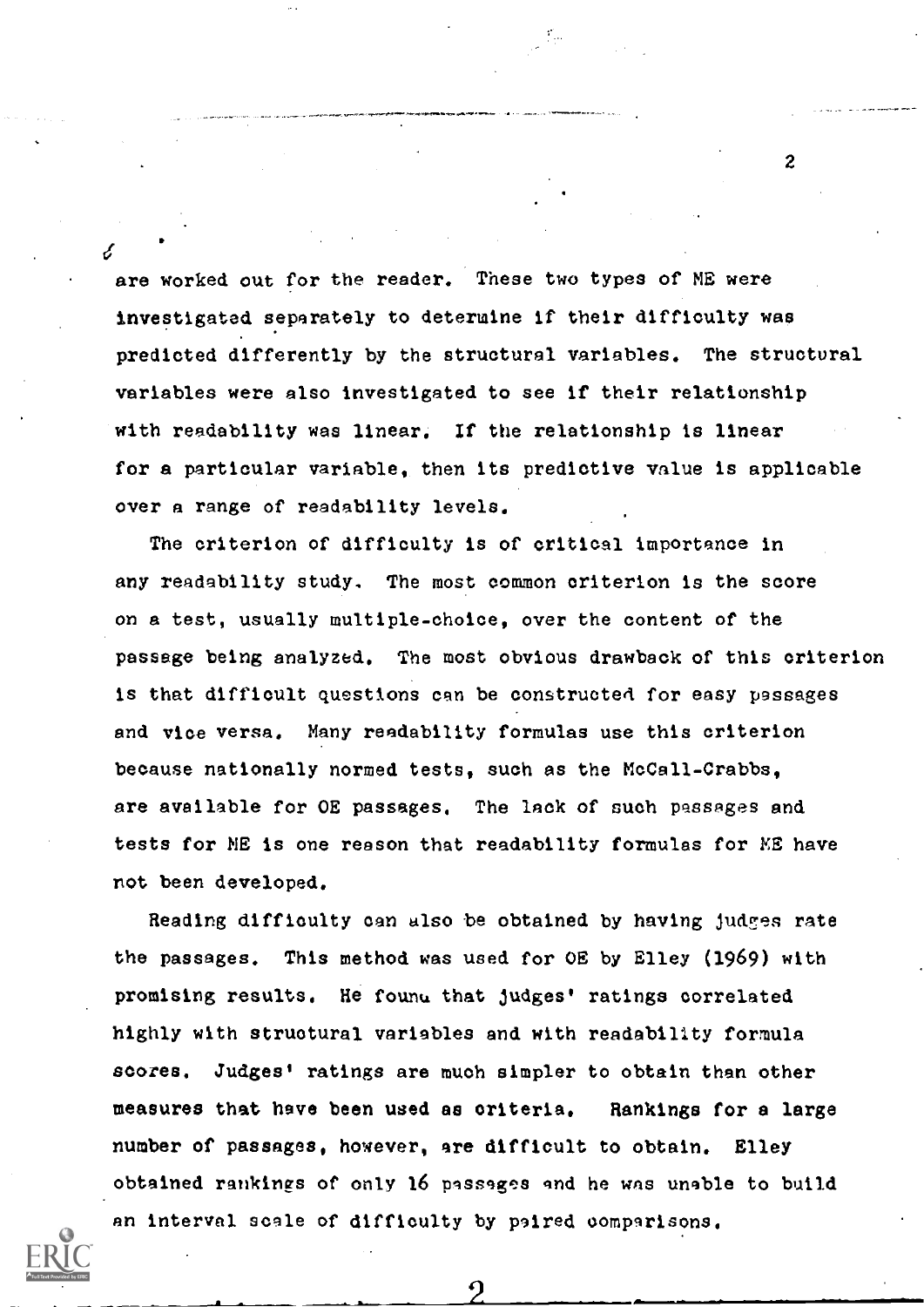In a study of mathematical word problems, Kilpatrick (1960) used the subjects' ability to write the appropriate equation for a problem as the readability criterion. This method avoids the disadvantages of comprehension tests, but it is difficult to interpret when a partially correct equation is produced. The method is, of course, not applicable to other types of ME passages.

3

A readability criterion that has gained wide acceptance is the cloze procedure, developed by Taylor (1953). A cloze test is constructed by deleting words from a passage and inserting blanks. The reader is instructed to replace the words, using clues from the remaining context. The number of words replaced incorrectly, averagcd across readers, is taken as a measure of the passage's difficulty.

The cloze procedure is attractive because of its objectivity, and it correlates highly with other measures of readability (Bormuth, 1966; Hafner, 1963; Rankin, 1964). However, cloze tests are laborious to construct. Furthermore, although no one has investigated the question, mutilating a passage by inserting blanks may, particularly in ME, increase reeding difficulty because of the unusual appearance of the text.

Despite these limitations, the oloze test can be applied to ME, including symbolio and graphical material, if special agreements are made, Each graphic sign in a passage must be classified as a single item for deletion. In the following discussion, the

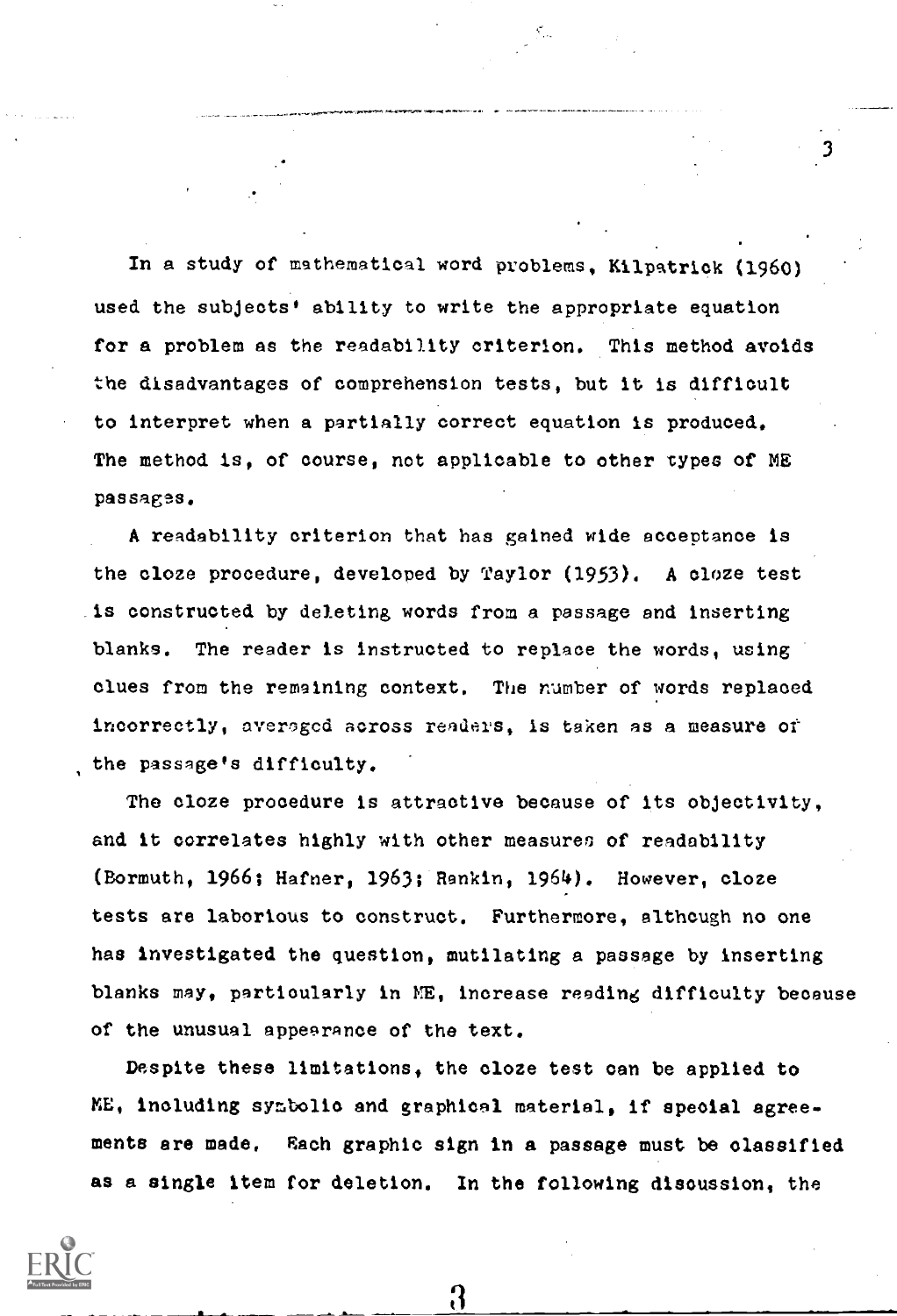term "token" refers to an occurrence of a sign (word, algebraic symbol) in context and the term "type" refers to the listing of a sign as in a dictionary. The number of tokens in a passage is simply the number of signs that occur; the number of types is the number of different signs that occur.

4

Signs in OE are easily classified into word tokens: a token is separated by spaces from other tokens, In general, a word token is eligible for deletion if there is a space before and after it. Although there is no simple definition of a math token, Hater (1969) showed how to identify individual tokens in an ME passage. Math tokens usually do not have a phoneme-grapheme relation to spoken words, nor do they always have a one-to-one correspondence with words. Generally, a math token is the smallest unit that independently conveys the intended meaning of the part of the passage in which it occurs. In an ME passage, a math token is any sign that is not a word token, punctuation, or drawing. Each word token and math token is eligible for deletion, including tokens that appear in tables, charts, on graphs, and as labels for drawings.

The validity of the cloze test as a readability criterion for ME was investigated by Hater (1969), who used five forms of the oloze test for each of five passages. Average oloze score was highly correlated ( $r = .83$ ) with reading difficulty as measured by multiple-choice tests. Single forms of the cloze test were not highly correlated with reading difficulty. However, all but

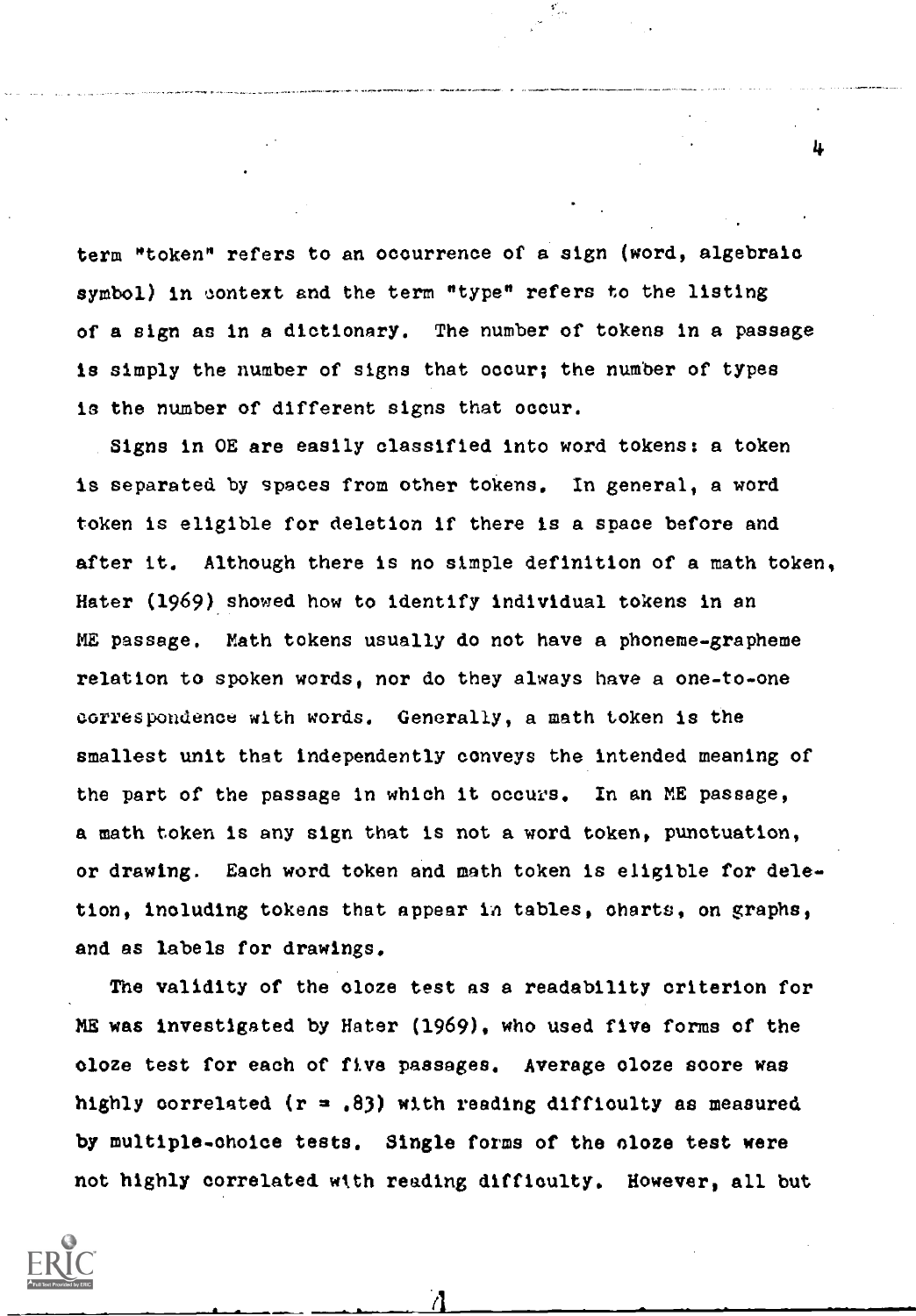one form ranked the passages in the same order of difficulty. Hater recommended use of the cloze procedure as a measure of the readability of ME.

5

# Definitions of Structural Variables

The unique nature of mathematical English as a combination of a natural language (English) and other languages, such as sentential calculus, algebraic notation, and the like (Kane 1970), makes it necessary to consider additional structural variables beyond those commonly used in readability formulas for ordinary English.

## Average sentence length

Since ME is written in English, it is reasonable to expect that some structural variables of English are important determiners of difficulty. In many readability formulas, a measure of sentence length accounts for a large portion of the reading difficulty of a passage. The definition of sentence length in this study was the average number of words per sentence in the passage. The measure was obtained by counting the number of word and math tokens and dividing the total by the number of sentences in the passage.

## Percentage of personal words

A personal interest or concreteness measure has been used in some formulas. Flesoh (1950), for example, used the percentage of "definite words" which had a higher correlation with comprehension than did sentence length. The percentage of personal words

like Flesoh's variable -- was intended to provide a measure.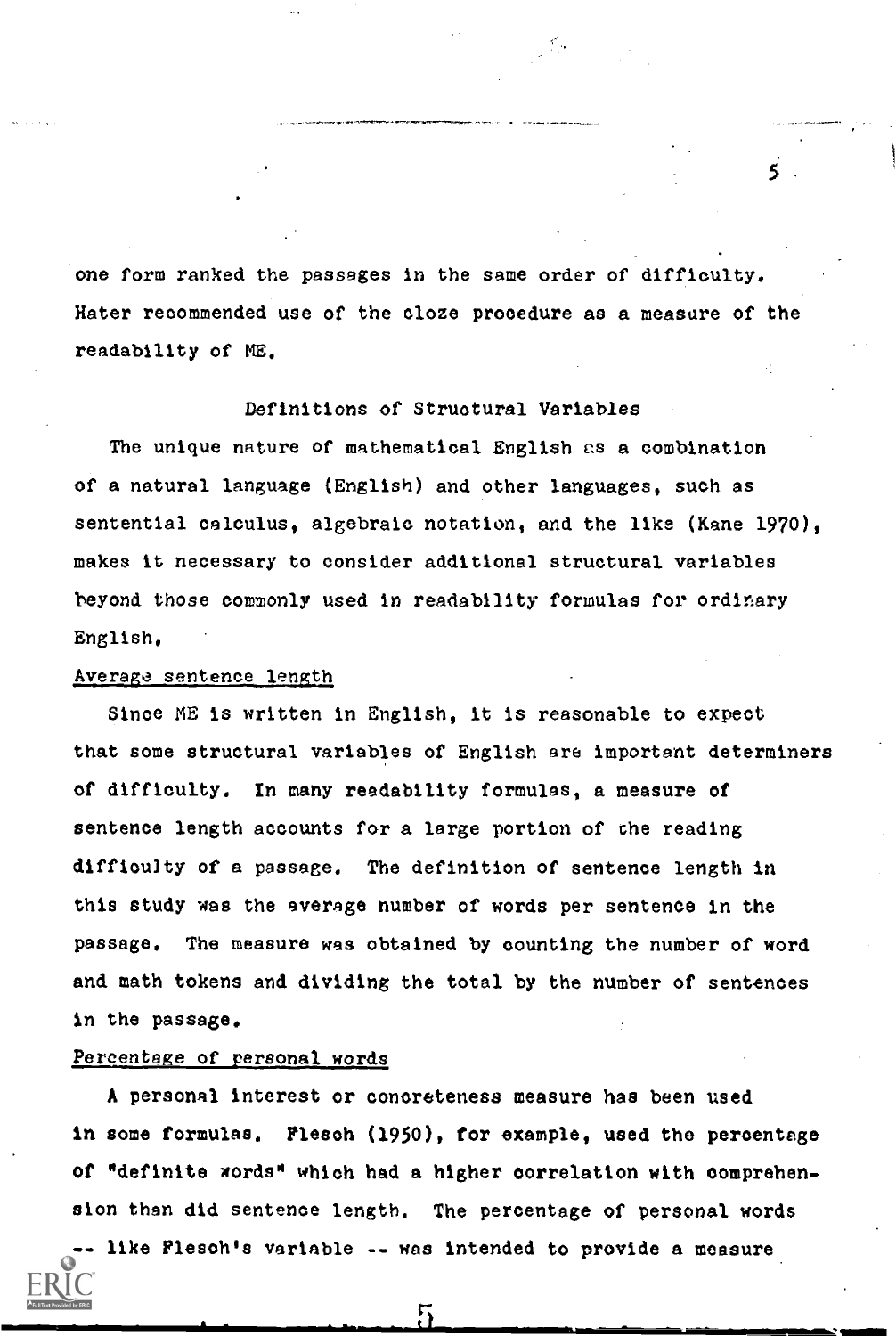of the abstractness of ME. Personal words include names of people; common nouns with a natural gender, such as "father"; personal pronouns; and possessive pronouns. The measure was obtained by counting the personal word tokens and dividing the total by the number of word tokens.

## Percentage of difficult words

There are two general procedures for determining word difficulty. One is to determine the average length in letters or syllables of the words of a passage. The other is to determine the percentage of words in the passage that are not on a previously prepared list of familiar words. The latter procedure was used in this study since word length seemed less able to differentiate between ordinary English words and mathematics vocabulary words. The original Thorndike 1000 word list was used (Thorndike & Lorge, 1944). The measure was obtained by counting each word token that was not on the list and dividing the total by the number of word tokens in the passage.

## Percentage of mathematics vocabulary words

As pointed out earlier, a major drawback in applying existing readability formulas to ME is that they do not account for its specialized vocabulary. A list of familiar mathematical vocabulary words does not exist although work is in progress to develop one. Without such a list, the alternative is to count all of the mathematical vocabulary words in the passage. In a study of mathematical vocabulary, Byrne (1970) gathered words from mathematios texts for grades 4 through 12 and compiled a list of 1165

Բ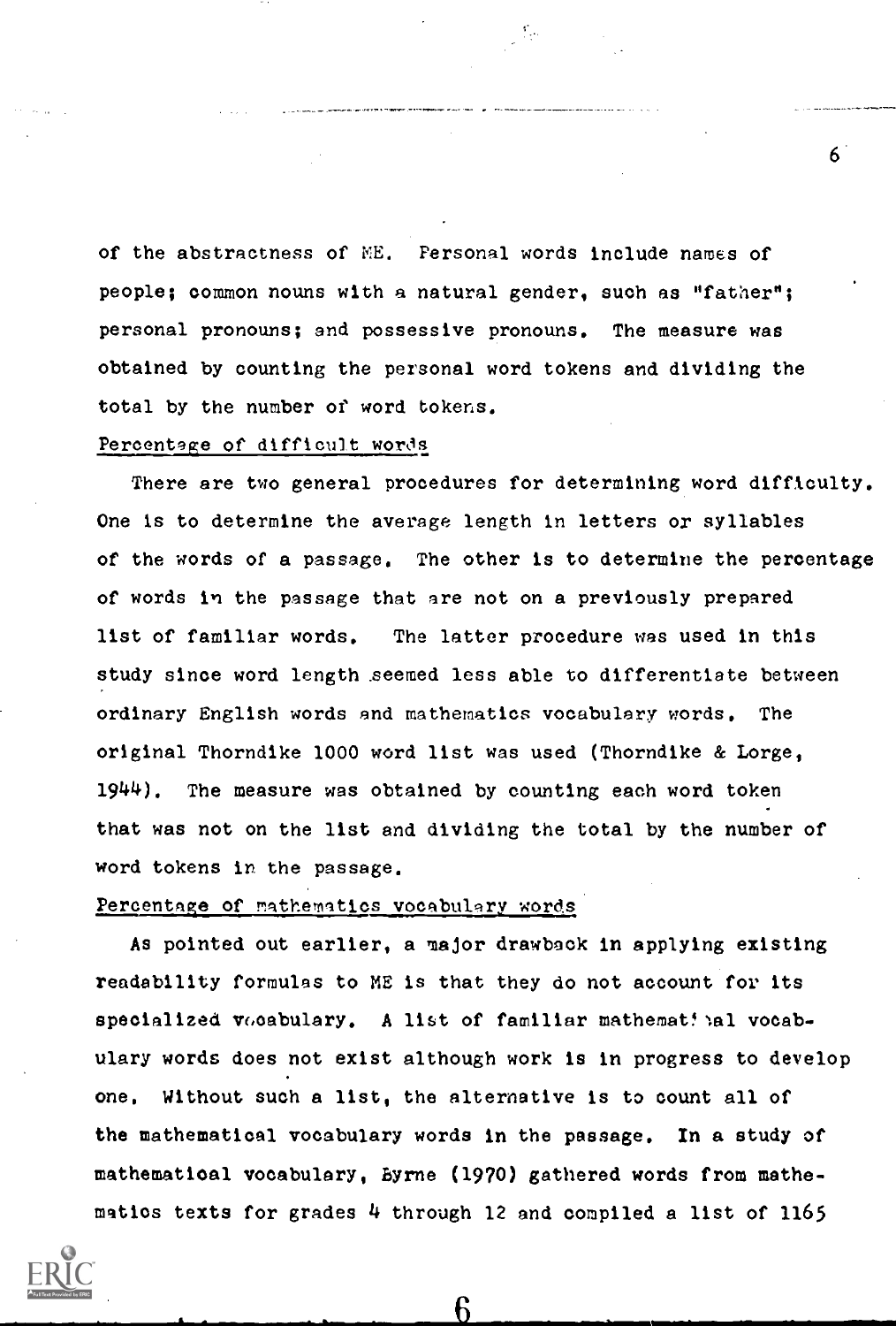words and phrases. The percentage of mathematical vocabulary words in this study was obtained by counting each word token that appeared on the Byrne list and dividing the total by the number of word tokens.

# Percentage of mathematics symbols

Heavy use of symbolism is an obvious characteristic of ME. Symbolism in the form of well-known formulas and in the detailed solution of equations is highly redundant and should aid reading. On the other hand, symbolism is extremely concise and may decrease readability because of its technical and abstract nature. In either case, this variable seemed a reasonable one to study. The measure was obtained by dividing the number of math tokens by the total number of tokens in the passage.

# Number of implicit numbers, operations, and relations

In a passage about a mathematical concept, it may be important whether the processes involved are stated in words or in symbols. For example, the statement "The sum of 6 and 2 is 8" can be expressed symbolically as  $-16 + 2 = 8^n$ , where the  $-1 + n$  and the  $-1 = 1$ are implicit symbols and must be inferred from the statement. In a reading study, Davis (1967) found that the ability to draw inferences from content accounted for a large portion of the variance of reading skills, ranking second only to recall of word meanings. The variable used in this study to reflect this oharaoteristio of ME is the number of implicit numbers, operations, and relations. In Kilpatrick's study (1960), the variable contributed significantly to the prediction of the readability of word problems.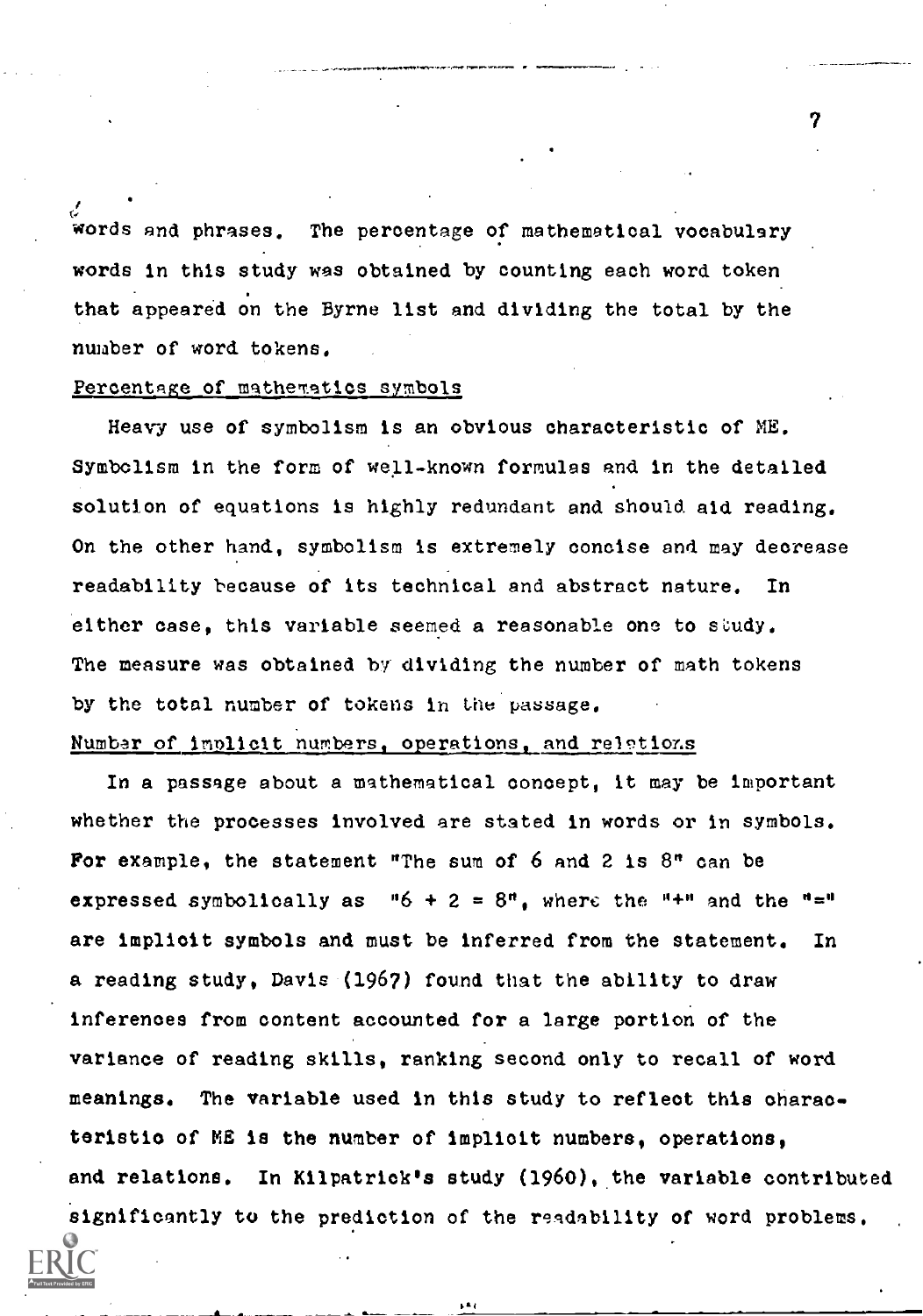The measure is obtained by noting occurrences of processes that are stated in words or implicitly given in the context. The appropriate translation to symbolic form is made, and each occurrence of a number, operation, or relation that does not appear explicitly in the passage is counted.

The last four variables were selected because of their ability to reflect the reading difficulty of abstract prose material.

## Percentage of questions

In studies of written material, Frase (1967) and Rothkopf and Bisbicos (1967) found that the number and position of questions in a passage affects learning. Davis (1967) identified the ability to find answers to explicit questions as an important reading skill. The percentage of questions was obtained by counting the number of questions in the passage and dividing by the number of sentences.

### Percentage of reader-directed sentences

Abstract written material may be less difficult to read if the author attempts a direct contact or communication with the reader. Abstract prose frequently contains many passive verbs and other grammatical forms that can cause difficulty in interpretation. Some investigetors of readability have attempted to identify grammatical classes that reflect stylistic complexity. If written material is directed to the render, the style will be "simple" in the sense that relative clauses, passive sentences, i other less "direct" sentence constructions are not used.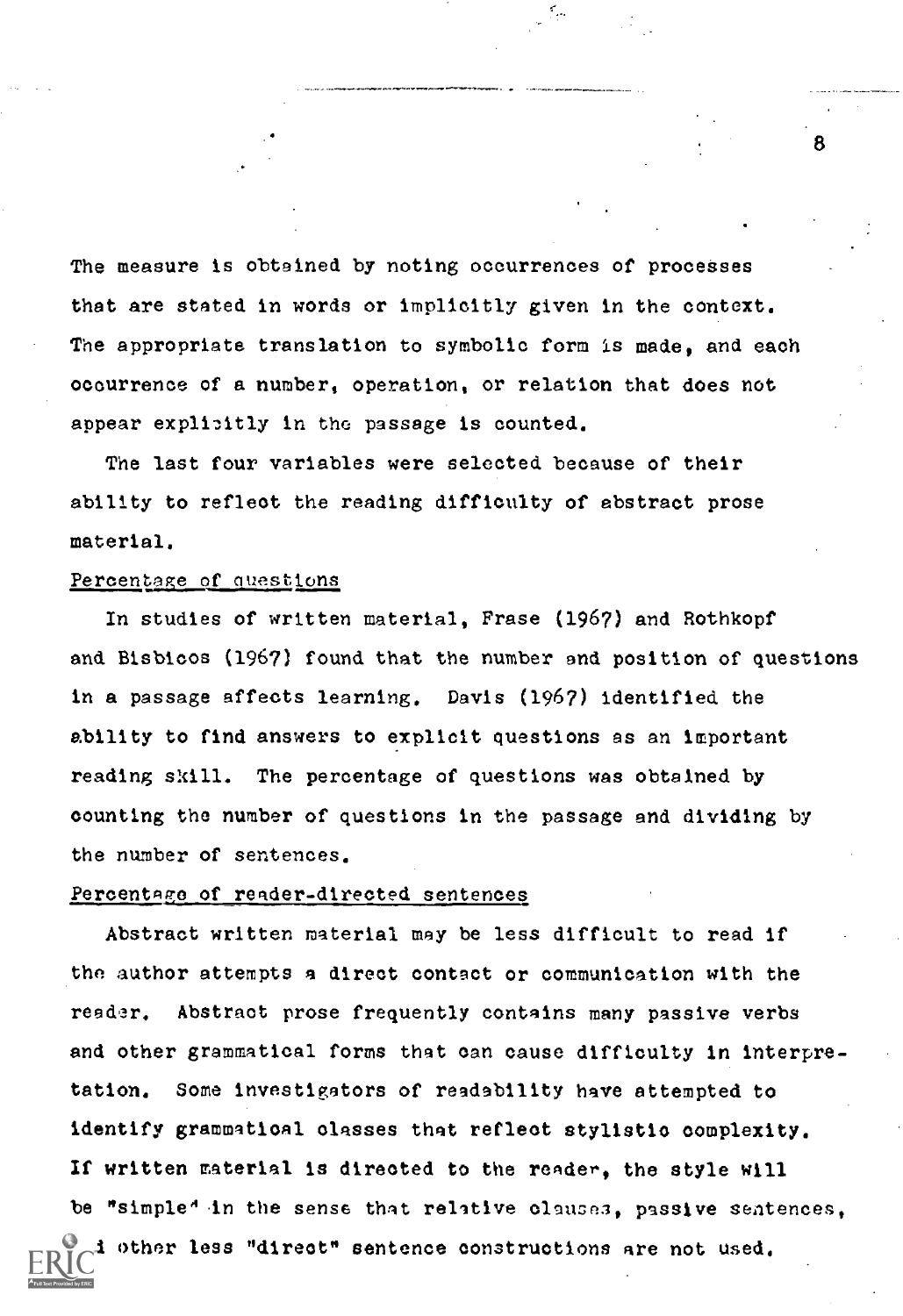The measure used in this study was obtained by counting the number of sentences containing a form of the pronoun "you," the number of imperative sentences, end the number of nonrhetorical questions, and dividing by the total number of sentences in the passage.

9

# Number of graphic clues

In ME passages, it is fairly common to find graphs, tables, and. other pictorial material that are not classified as word or math tokens. It is clear that these are intended as reading aids and should, ti,erefore, be included as structural features of  $MB$  that may affect readability. The measure  $\mathcal L$  the variable, number of graphic clues, was obtained by counting each occurrence of a graph, number line, table, diagram, or other symbolic materiel that is not a word token, math token, or punctuation. Percentage of connected sentences

A passage in which the ideas follow closely may be highly readable. On the other hand, if one sentence is difficult, the following ones may also be difficult. Percentage of connected sentences is a variable designed to measure the extent to which a sentence depends on the one preceding. The measure was obtained by counting the number of sentences that begin with "linkers" such as "and," "but," "since" and so on, in addition to sentences that began with adverbial phrases or olauses. The number of these sentencer was divided by the total number of sentences in the passage.



 $\boldsymbol{Q}$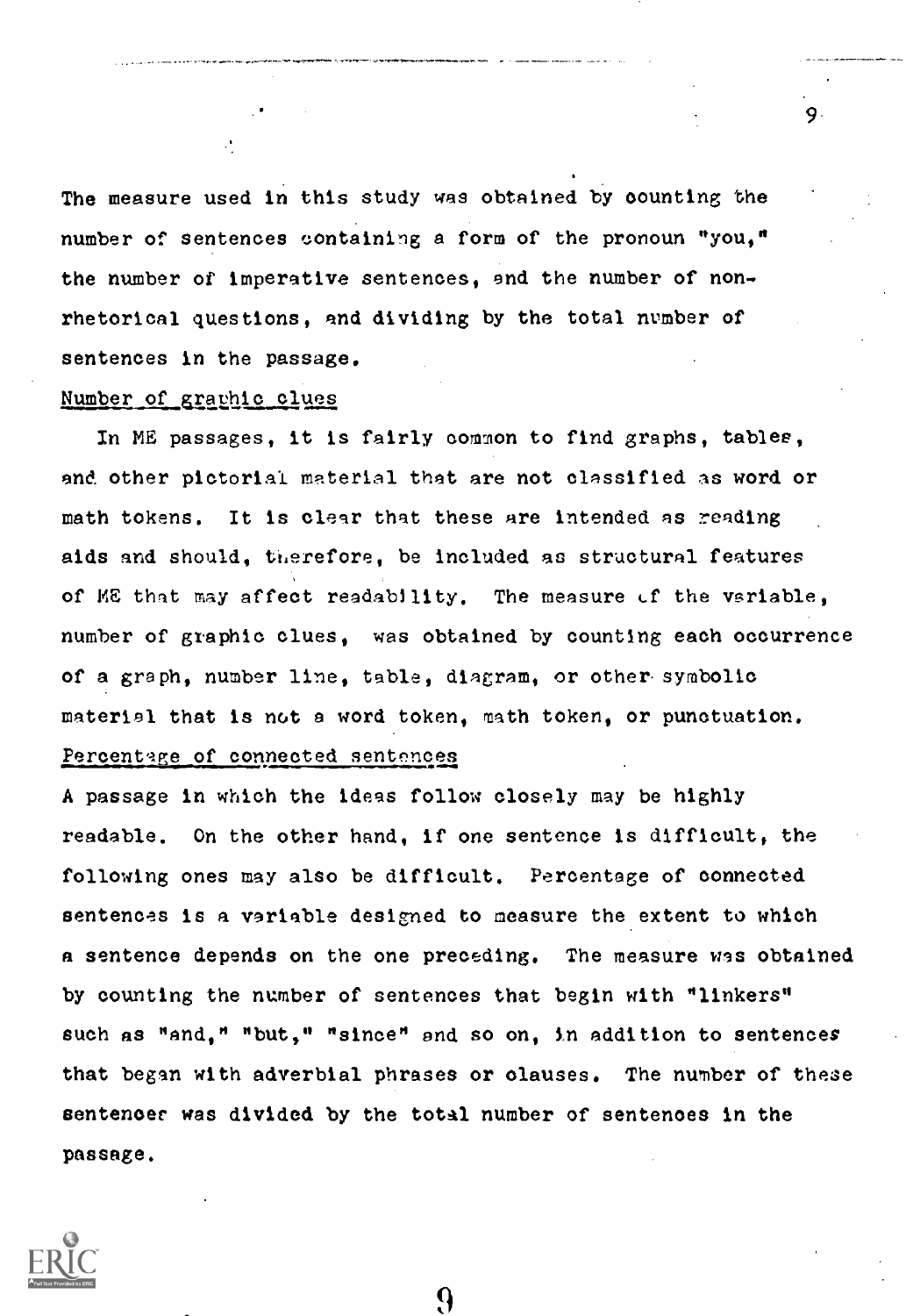# Methods and Procedures

The passages for the study were selected from nine elementary slgebra textbooks. Explanatory (E) passages were chosen that presented a single concept. The 50 E passages represented a wide range of topics and difficulty. For the analysis of structural variables, the first 250 tokens were used. On the tests constructed from the passages, the entire sentence containing the 250th token was included. The 50 illustrative example  $(X)$ passages were selected from the same nine textbooks. The X passages presented the solution of equations, word problems, factorizations, and other algebraic problems. The examples were chosen to represent a variety of types of exercises. Since solutions are limited in length, each X passage contained 175 tokens.

For each passage, two forms of the oloze test were constructed: Form A by deleting the first and every fifth following token, and Form B by deleting the third and every fifth following token. Each test over the E passages contained 50 items, and each test ov e the X passages contained 35 items. Hater's results (1969) suggested that two forms would be adequate.

The tests were given to 860 first-year algebra students in four high schools in New York State. The students were of average ability. Some were tenth and eleventh graders, but most were in the ninth grade. One of the textbooks used to select passages was being used in three of the schools; the other eight textbooks were not being used.



 $10$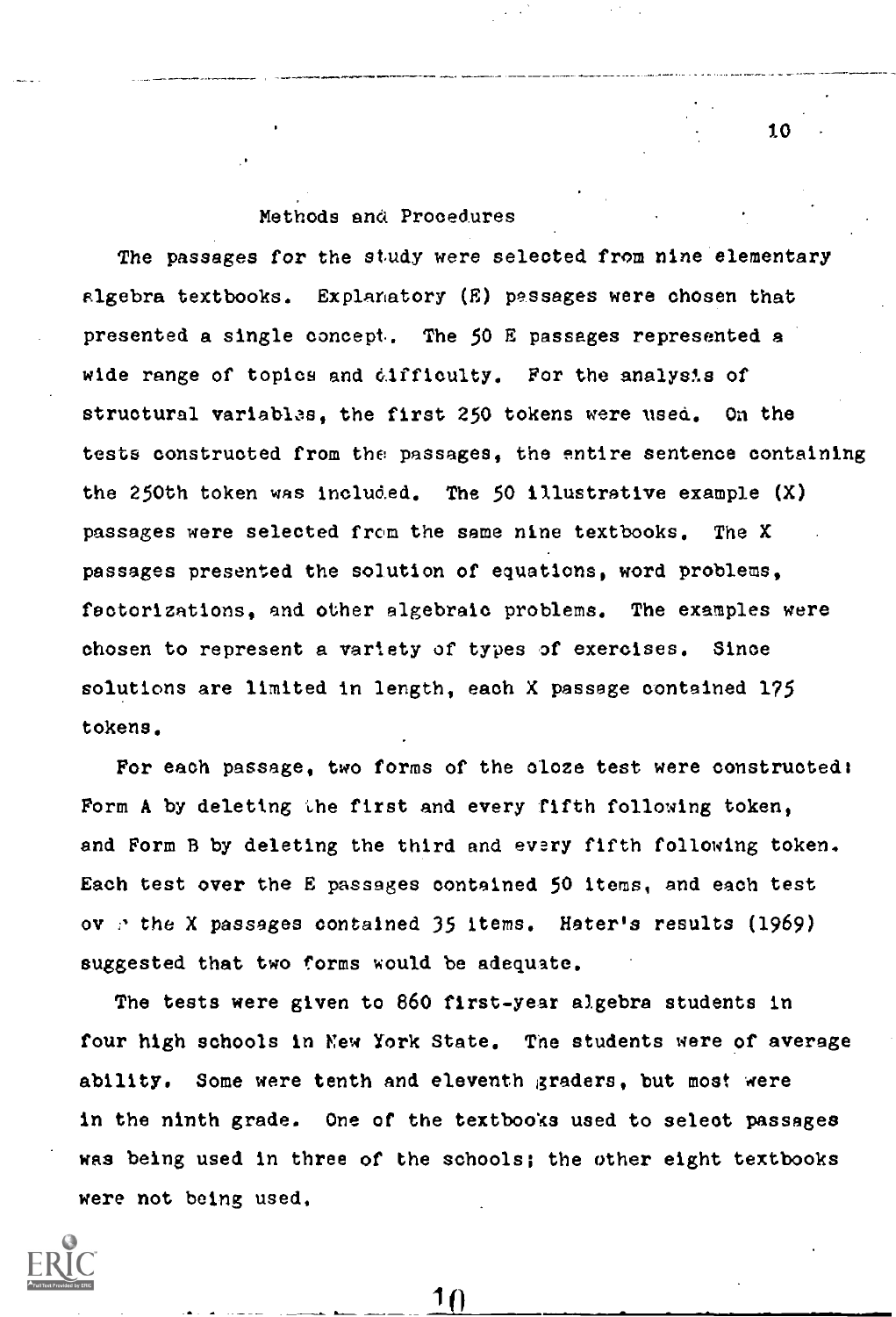Each student received a packet containing directions, an E test and an X test. In half of the packets, the E test was first, and all possible combinations of test form pairings were evenly distributed. Each form of each test was given to students in at least two of the schools, end most were given to students in all four schools. The test period was 30 minutes. The regular classroom teacher administered the tests using directions provided by the investigator. All testing was carried out during the week of November 16 to 20, 1970.

## Data end Analysis

For four of the ten structural variables (percent of readerdirected sentences, number of graphic clues, percent conneeted sentences, and number of implicit symbols  $\}$ , values were determined by a second person as well as by the investigator, and the average of the values was used. The mean values of each of the structural variables for the E and X passages are given in Table I.

The values in Table I indicate some of the structural differences between E and X passages. The striking significant difference in MT was expected since many of the X passages were almost completely symbolic. The shorter average SL of X passages was also expected since many of the santences of the X passages consisted of equations, and at this grade level the equations are quite short and simple. The difference in CS evidently reflected tha contrast between E passages, which were continuous discourse, and X passages, which were composed of linguistically disconnected

11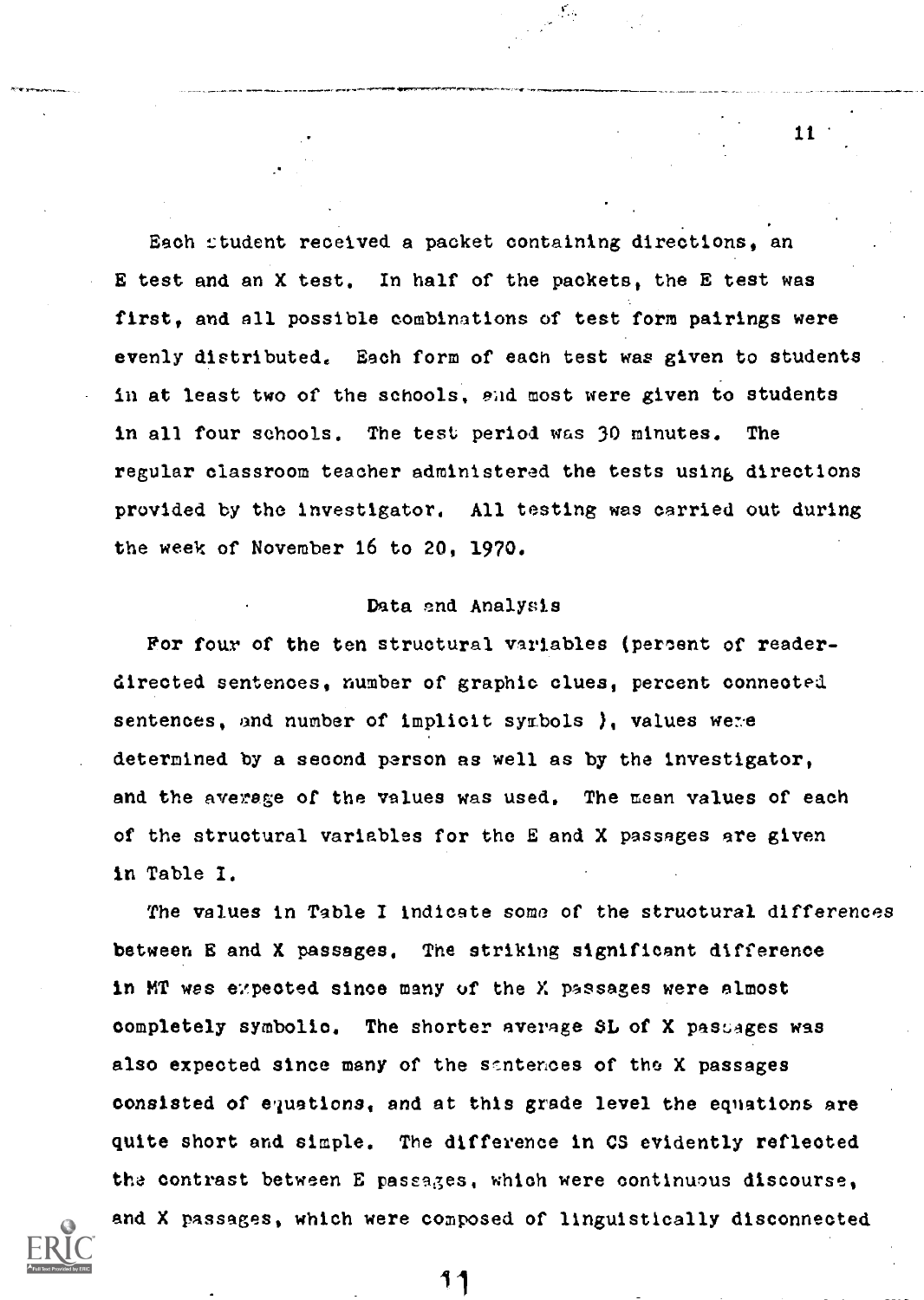Table I<br>Means and standard deviations of structural variables and<br>E and X passage means.<br>E and X passage means.

| Variadie                                     | Mean<br>E Passages | s.p.     | MeaM<br>X Phasanges | s.p.          | ٢t          |
|----------------------------------------------|--------------------|----------|---------------------|---------------|-------------|
| Average sentence length (SL)                 | 21.12              | ه ٠<br>ق | 17-11               | 42.9          | $3.4444*$   |
| Percent math tokens (MT)                     | 09°22              | 10.95    | 52.21               | 17.57         | 8.41**      |
| Percent personal words (PW)                  | 3.75               | 2.20     | $3 - 0.2$           | $\frac{2}{3}$ | 1-51        |
| Percent difficult words<br>(100)             | 22.83              | 6.28     | 23.71               | 8.20          | $0 - 60$    |
| Percent questions (Q)                        | 6.11               | 8.43     | 7.31                | 9.95          | 59.0        |
| Percent<br>math vocabulary (NV)              | 23.10              | 6.80     | 22.58               | 2.80          | $0 - 55$    |
| Percent reader-directed<br>sentences<br>(SS) | 0.56,40            | 13.70    | 15-92               | 22.52         | $2.61*$     |
| Number of graphic clues (GC)                 | 0.92               | 1.58     | 0.8c                | <b>1.26</b>   | 0.42        |
| Percent connected sentences (CS)             | 33.16              | 15.72    | 21.53               | 18.04         | $3.4444*$   |
| Number of implicing symbols (IS)             | 5.72               | 6.54     | 5.06                | 4.91          | 0.58        |
| Reading difficulty (cloze)                   | 18.00              | 4.25     | 17.01               | 3-75          | <b>12°L</b> |
|                                              |                    |          | <b>SO.05</b>        |               | to - pd ++  |

 $\tilde{\zeta}$ 



 $\frac{1}{2}$ 

 $\frac{1}{12}$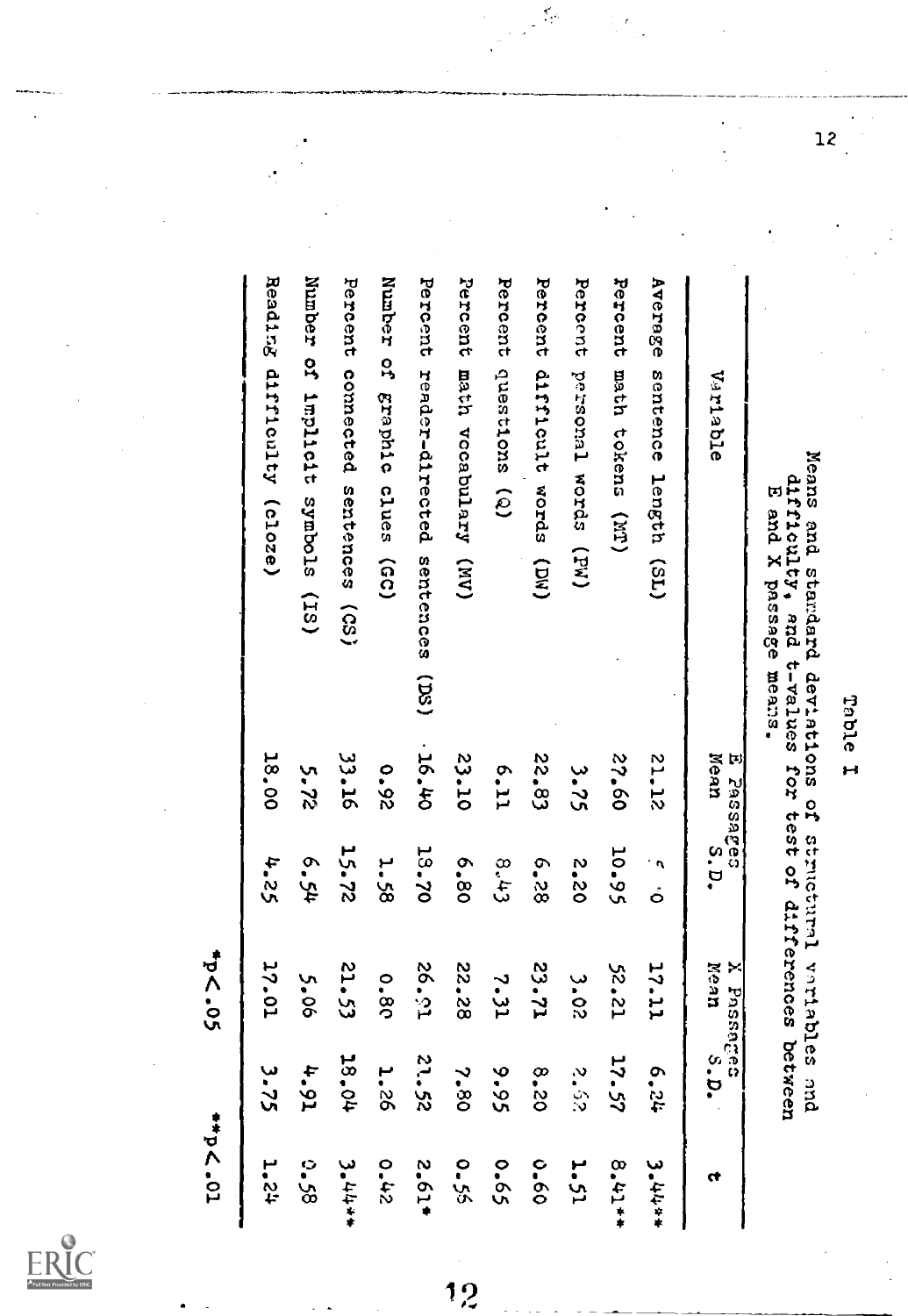steps in the solution of equations. The remaining significant difference was in DS. This difference probably reflects the combination of imperatives and direct questions in X passages.

The readability criterion used in the study was obtained by averaging the means of the Form A and Form B cloze test snores for each passage. The reliability of the combined score was computed by an analysis of variance. For the E passages, the single form of reliability was 0.57, and the combined forms reliability was 0.73. For the X passages, the single form reliability was 0.63, and the combined forms reliability was 0.77. The combined form reliabilities are high enough for comparisons of overall combinations of passages, but not for comparisons of single passages. The single form reliabilities are close to the correlation found by Hater (1969) between a single form of a cloze test and comprehension test scores  $(0,54)$ . Evidently, combination of two forms is almost an reliable as the combination of five forms.

 $\Omega$ 

The F-ratios in Tables II and III indicate that for E and X passages the two forms were not significantly different in difficulty and that the passages were significantly different in difficulty.

Product moment correlation coefficients and correlation ratios were used to investigate the relationship between readability and each of the structural variables. Eta values were computed for the regression of the structural variables on readability, using six intervals of reading difficulty.

L3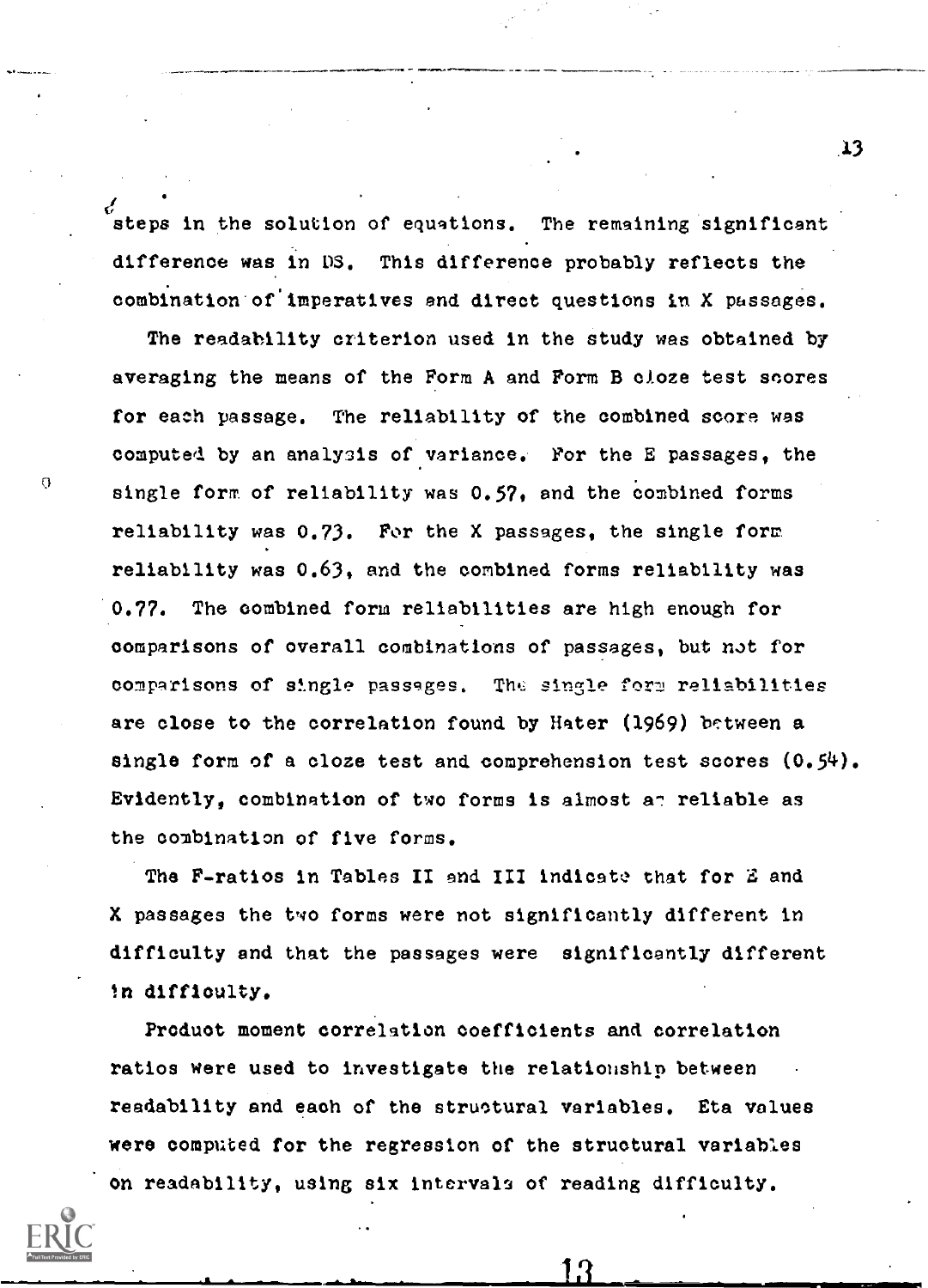| Table II |  |
|----------|--|
|----------|--|

Test by Form ANOVA for E Passages

r.

 $\mathcal{L}_{\mathcal{A}}$ 

| Source        | Sum of squares | df | Mean square | F       |
|---------------|----------------|----|-------------|---------|
| Between tests | 1846.7         | 49 | 37.69       | $3.69*$ |
| Between forms | 21.4           | 1  | 21.40       | 2.09    |
| Error         | 501.1          | 49 | 10,22       |         |
| Total         | 2369.2         | 99 |             |         |

Table III

Test by Form ANOVA for X Passages

| Source        | Sum of squares | df | Mean square | F       |
|---------------|----------------|----|-------------|---------|
| Between tests | 1417.65        | 49 | 28.93       | $4.37*$ |
| Between forms | 0.34           | ı  | 0.34        | 0.05    |
| Error         | 327.61         | 49 | 6.62        |         |
| Total         | 1745.26        | 99 |             |         |

 $*_{p}<.01$ 



 $\mathcal{C}$ 

14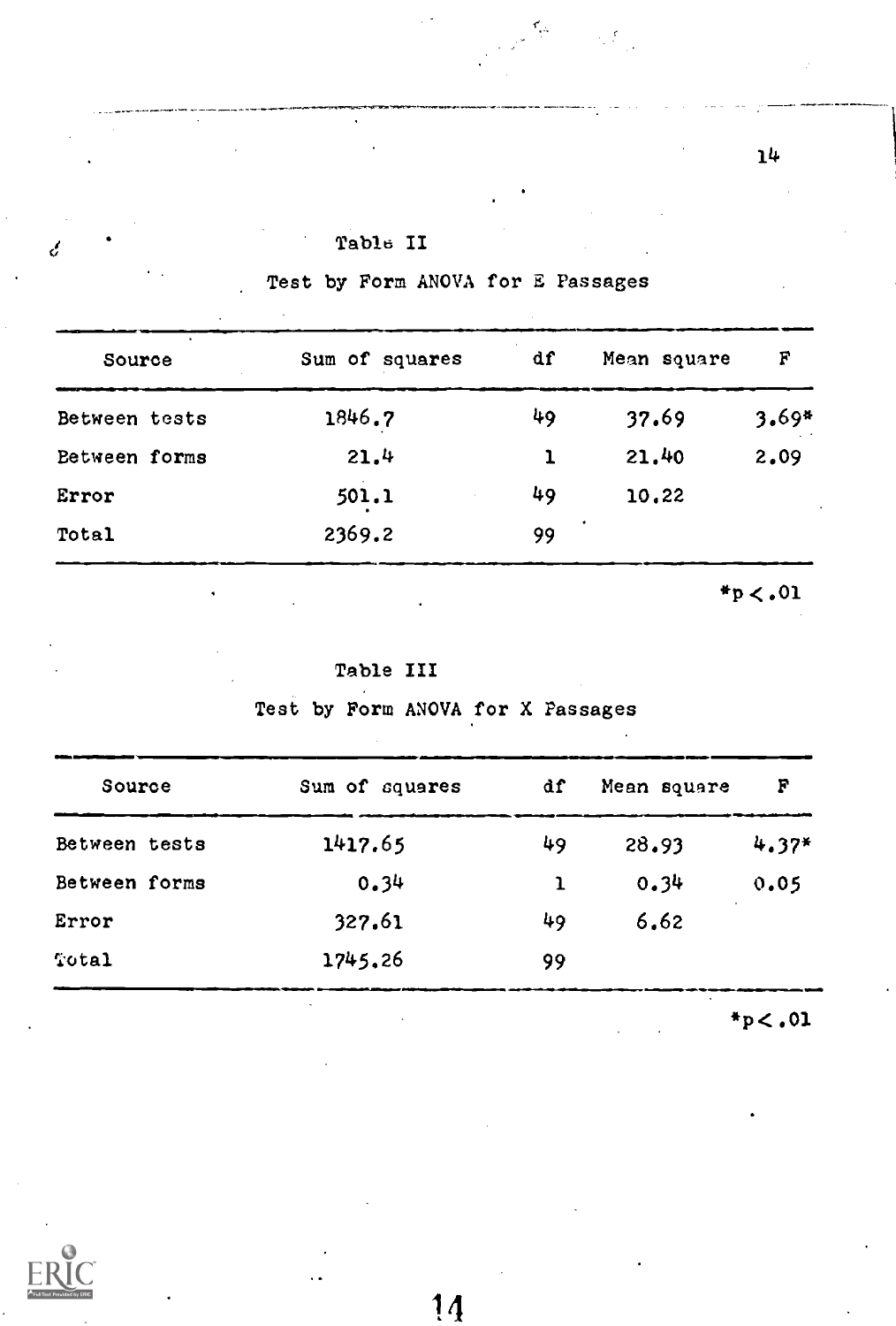Correlation coefficients calculated using array means are usually higher than those using individual scores. This must be remembered in interpreting the values of r in Tables IV and V. For each variable, F-ratios,  $F_1$ ,  $F_2$ , and  $F_3$ , were computed. to test the significance )f the correlation ratio, eta; the linear correlation coefficient, r; and the departure from linearity, respectively.

The relationships between the structural variables and readability were different for the E and X passages. One variable, percent of math tokens had a significant linear correlation with readability in both types of passages. This variable alone would provide a fair prediction of the readability of these two types of elementary algebra passages. Average sentence length was significantly correlated with the readability of E passages, but there was also a significant departure from linearity. Apparently, the shorter sentence length of X passages reduced the importance of the variable for this type of material. The percentage of difficult words (D4) had a significant negative linear correlation with the reading difficulty of E passages. Although DW did not have significant linear correlation with readability in X passages, the correlation ratio and the departure from linearity were significant. The nature of this relationship will be discussed later. Another contrast of the E and X passages was provided by the math vocabulary measure. In the X passages, the linear correlation of MV and readability

15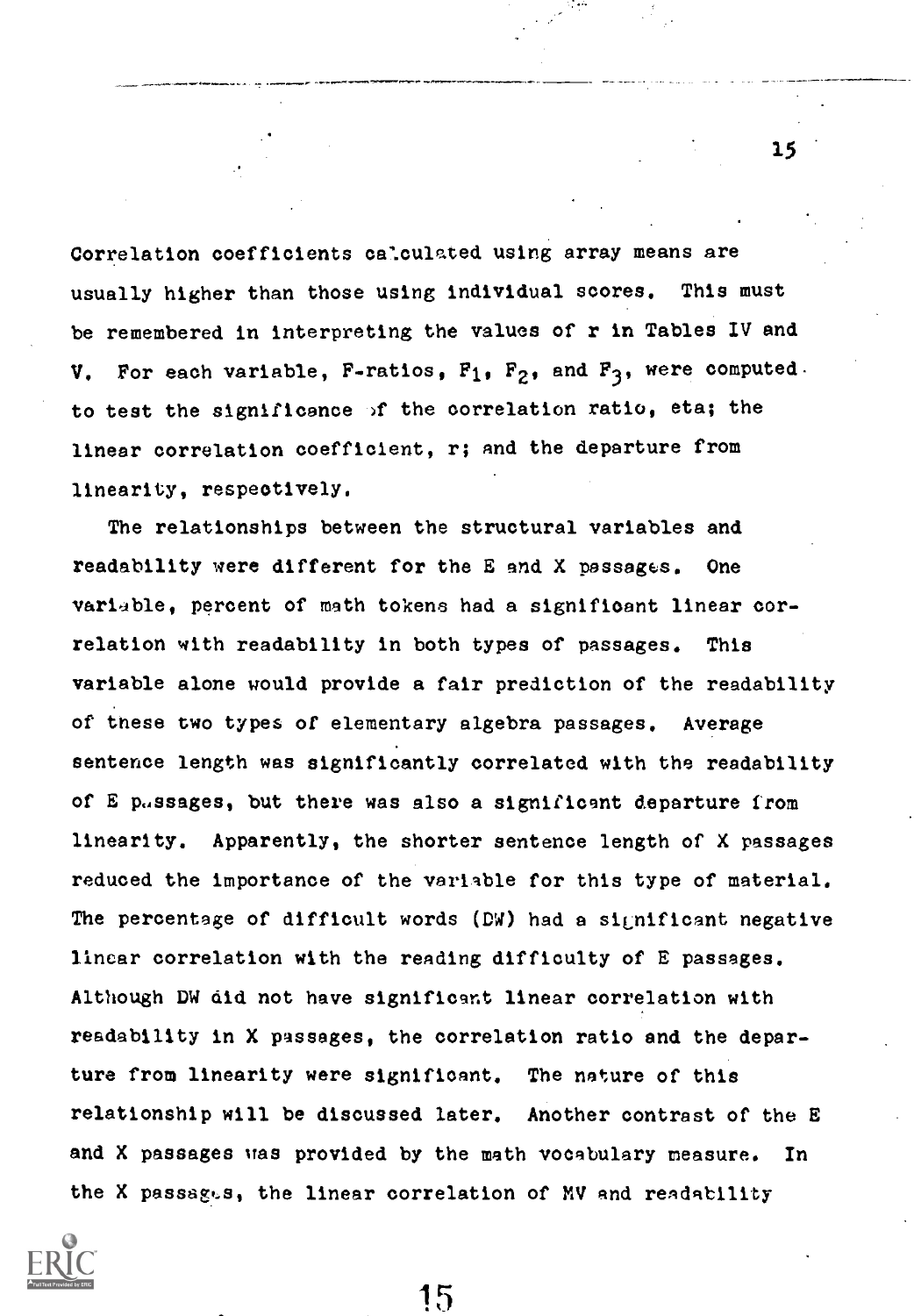|                  |                  |          |                   | <b>TO</b> - 201   | *p< . ov     |                                                                                                                                                                                                                                     |
|------------------|------------------|----------|-------------------|-------------------|--------------|-------------------------------------------------------------------------------------------------------------------------------------------------------------------------------------------------------------------------------------|
|                  | <b>1.76</b>      | Α        | Ç                 | TO+1              | $-029$       | Percent implicit symbols (IS)                                                                                                                                                                                                       |
|                  | 4                | 1.93     | 27                | 922.              | <b>-.296</b> | Percent connected sentences (CS)                                                                                                                                                                                                    |
|                  | 2.04             | Þ        | 1,68              | 56                | $-062$       | Number of graphic clues (GC)                                                                                                                                                                                                        |
|                  | $4 + 14 + 7$     | ∠<br>h   | $3.68**$          | $\epsilon_{\eta}$ |              | Percent reader-directed sentences (DS) .110                                                                                                                                                                                         |
|                  | $\overline{C}$   | 3.37     | 1.37              | - 367             | $+52 -$      | Percent<br>math vocabulary (MV)                                                                                                                                                                                                     |
| $\mathbf f$<br>1 | Z7               | ∕<br>H   | ^<br>ئى           | 122.              | $727 -$      | Percent questions (2)                                                                                                                                                                                                               |
|                  | ζ,               | 7.45**   | 1.98              | 627               | $-568$       | Percent difficult words (DM)                                                                                                                                                                                                        |
|                  | $\sum_{i=1}^{n}$ | ^<br>⊢   | $\overline{C}$    | <b>SCT</b> .      | 001*         | Percent personal words (PW)                                                                                                                                                                                                         |
|                  | 1.83             | 15.82*** | 4.84**            | 965.              | $-$          | Percent math tokens (MT)                                                                                                                                                                                                            |
|                  | 5.12**           |          | $5.36***$ $2.42*$ | 229.              | $-5250$      | Average sentence length (SL)                                                                                                                                                                                                        |
|                  | بي<br>س          | ान<br>रा | بر<br>س           | 649               | ч            | Variable                                                                                                                                                                                                                            |
|                  |                  | Interr   |                   |                   |              | Product moment and eas correlations of E passage difficulty<br>with each structural variable, and the F ratios obtained<br>from tests of significance of correlation ratio,<br>correlation, and departure from linearity. (N = 50). |
|                  |                  |          |                   |                   | Table IV     |                                                                                                                                                                                                                                     |
|                  |                  |          |                   |                   |              |                                                                                                                                                                                                                                     |
|                  |                  |          |                   |                   |              |                                                                                                                                                                                                                                     |

 $\zeta_{\rm g}$ 

J.

Í

Ą



 $\frac{16}{1}$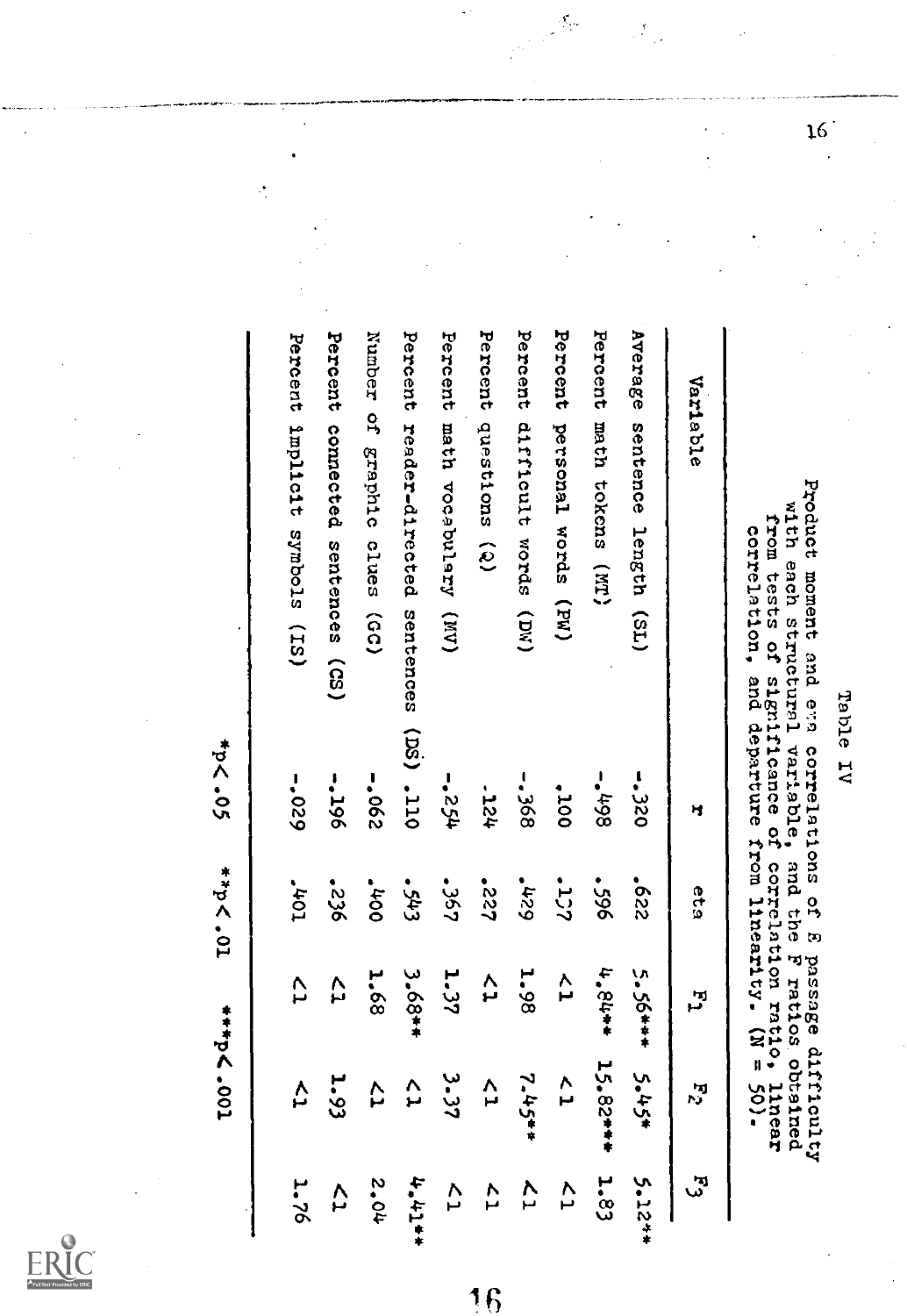Table V<br>Product moment and eta correlations of X passage difficulty<br>with each structural variable, and the F ratios obtained<br>from tests of significance of correlation ratio, linear<br>correlation, and departure from linearity

| Variadie                                     | н        | e<br>Sc     | اس<br>س        | اد<br>م      | لتر<br>ر     |  |
|----------------------------------------------|----------|-------------|----------------|--------------|--------------|--|
| Average<br>sentence length (SL)              | $-145$   | -381        | 1.50           | <b>1.02</b>  | 1.60         |  |
| Percent math tokens (MT)                     | $+24 -$  | <b>284°</b> | 2.66*          | $10,52**$ <1 |              |  |
| Percent personal words (PW)                  | .188     | $-450$      | 2.23           | 1.75         | <b>2.30</b>  |  |
| Percent difficult words (DW)                 | $-222$   | 553         | $5.57***2.22$  |              | 6.18***      |  |
| Percent questions (Q)                        | 522-     | -351        | 1.59           | 3.93         | 1.00         |  |
| Percent math vocabulary (MV)                 | $-5538$  | $261 -$     | 2.81*          | 11.37**      | ζ,           |  |
| Percent reader-directed sentences (DS) -.080 |          | -354        | <b>1.26</b>    | Y<br>J       | 1.51         |  |
| Number of graphic clues (GC)                 | $-020 -$ | <b>SIS.</b> | $\overline{C}$ | ý,           | Δ            |  |
| Percent connected sentences (CS)             | Tho.     | 1997        | 1.65           | Ç            | <b>40.54</b> |  |
| Percert implicit symbols (IS)                | $-167$   | 532         | $\overline{C}$ | 1.38         | 2.57         |  |

đ.

d

 $\frac{3}{2}$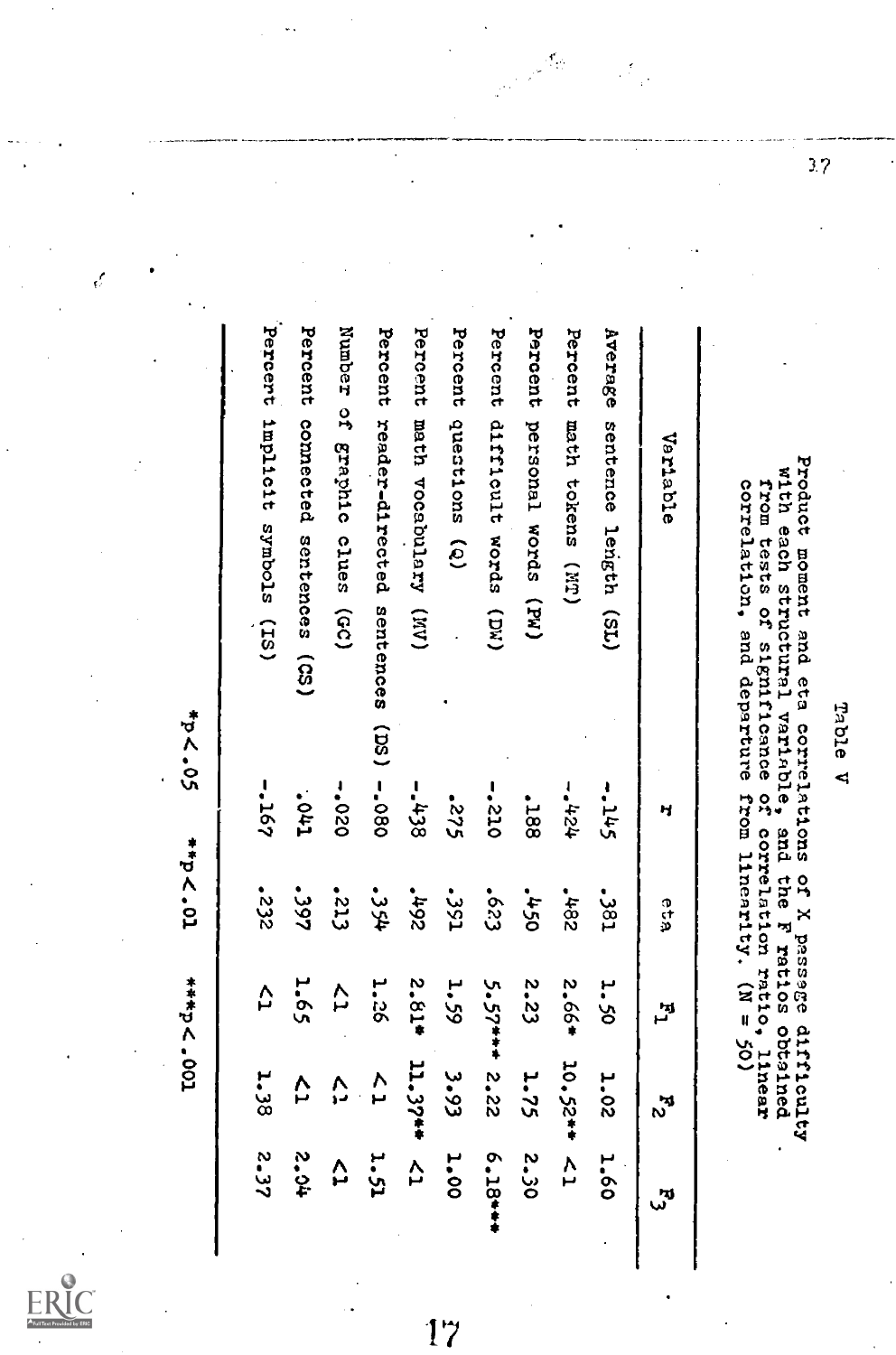was highly significant, but in the E passages the correlation only approached the .05 level of significance. The passages did not differ significantly in percentage of math vocabulary, so the differences in the correlations must have been due to the nature of the passages. The investigator expected that math vocabulary would be an important predictor; but he would have predicted the correlations with readability for the two types of passages to be the opposite of what they are. The continuous discourse in the E passages may permit the meaning of relatively more words to be inferred from the context, thereby reducing the impact of vocabulary. In contrast, many of the math vocabulary words in the X passages are independent of other verbal material and consist of phrases, such as "commutative property of multiplication," used to justify particular algebraic operations used in the solution of a problem. Another explanation may be that in E passages, the names of numbers, such as "two," and operations, such as "sum," are written as word tokens and are thus counted as math vocabulary items. In X passages, these words are usually written in symbolic form, as "2" and "+." The result is that although the percentage of math vocabulary words may be the same, the E passages may contain many easy math vocabulary words. Math vocabulary items in the X passages are likely to be more difficult. Once data are available on the familiarity of words and phrases in the Byrne list, the math vocabulary variable may be adapted to yield a more sensitive measure.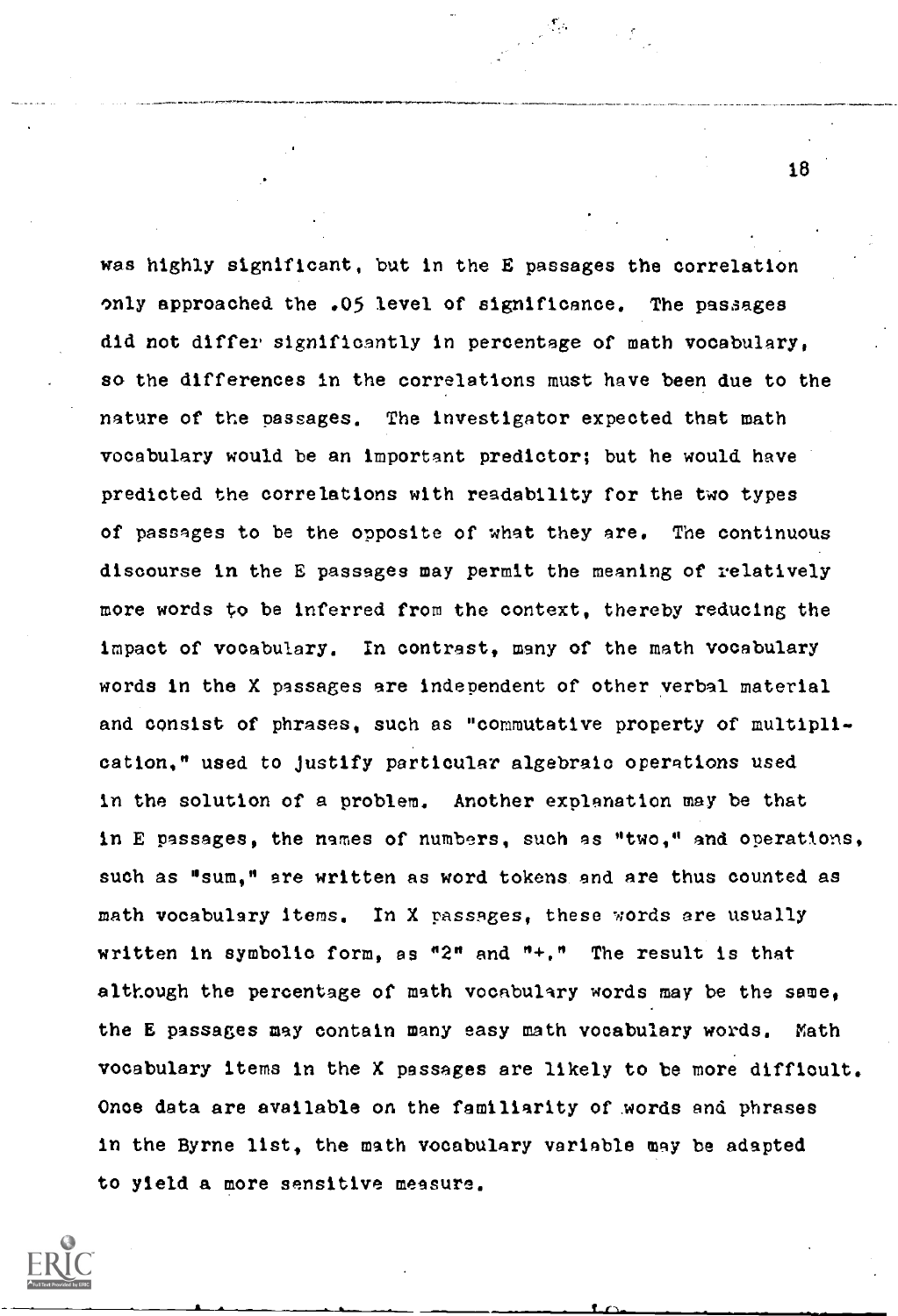N6ne of the variables representing facilitation of reading were significantly correlated with readability. The percentage of questions approached the .05 level in the X passages, A more refined measure that reflected the type and position of questions might yield a significant positive correlation. In the E passages, the percentage of reader-directed sentences was positively correlated with readability. Although r was not significant, the correlation ratio was, indicating that the relationship may be curvilinear. Percentage of personal words had a small positive linear correlation with readability. In the X passages, the correlation approached the .05 level.

Additional information on the relationships between structural variables and readability is provided by plots of the means of the arrays of those variables exhibiting a significant departure from linearity. The number of arrays is too small to characterize the curves precisely, but some inferences can be made about the relationships. The plots are given in Figures 1 to  $\mu$ .

Figure 1 suggests that in E passages readability is relatively unaffected by sentence length until very long sentences are encountered. Attempts to decrease reading difficulty in ME passages by decreasing the sentence length may therefore have little effect once extremely long sentences have been eliminated.

The nature of the relationship in Figure 2 between RD and the difficulty of E passages is apparently due to two passages that have high RD end high difficulty. In a larger sample, the relationship may be linear.

In Figure 3 there appears to be an unmistakable curvilinear relationship between D4 and the difficulty of X passages. However,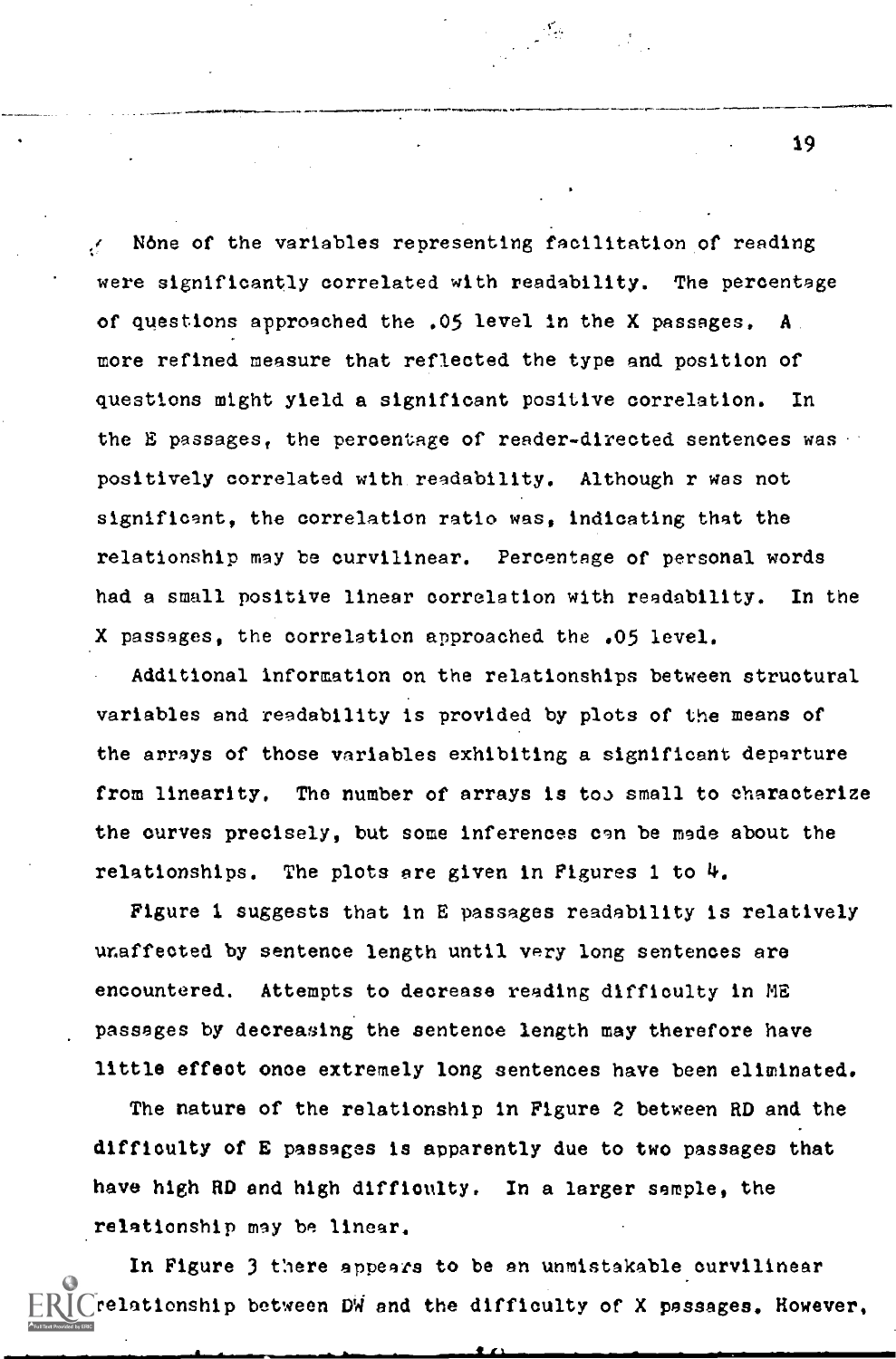E Passages 35  $\mathbf{C}$ 30  $\begin{bmatrix} 1 & 30 \\ 2 & 5 \\ 3 & 25 \end{bmatrix}$  $435$ 4.) 25  $\frac{3}{2}$  | 30 m 20  $\begin{bmatrix} 1 & 0 & 0 \\ 0 & 0 & 0 \\ 0 & 0 & 0 \\ 0 & 0 & 0 \end{bmatrix}$  $\ddot{\mathbf{e}}$  $\frac{6}{25}$  25 |  $\sum_{r=1}^{6}$   $\sum_{r=1}^{6}$   $\sum_{r=1}^{6}$   $\sum_{r=1}^{6}$   $\sum_{r=1}^{6}$   $\sum_{r=1}^{6}$   $\sum_{r=1}^{6}$   $\sum_{r=1}^{6}$   $\sum_{r=1}^{6}$   $\sum_{r=1}^{6}$   $\sum_{r=1}^{6}$   $\sum_{r=1}^{6}$   $\sum_{r=1}^{6}$   $\sum_{r=1}^{6}$   $\sum_{r=1}^{6}$   $\sum_{r=1}^{6}$   $\sum_{r=1}^{6}$  n 20 5 6  $\mathbf{1}$   $\mathbf{2}$ Hard Easy Hard Easy Difficulty interval<sup>'</sup> Difficulty interval Figure 1 Figure 2 X Passages 45 4.5 Percent personal words PI DI  $\left[\begin{array}{cc} 0 & 0 \\ 0 & 0 \end{array}\right]$  . 40  $\bullet$  such as  $\bullet$ 35 3.5  $\mathbf{0}$  and  $\mathbf{0}$ g 3.0 30  $\mathbf{H}$  . The set of  $\mathbf{H}$ R 2,5 ਚ 25 <del>|</del>  $\frac{1}{2}$  2.0  $\frac{1}{2}$ c 20  $\frac{1}{2}$  1,5  $\frac{1}{2}$ 15 14  $1 - 2 - 3 - 4 - 5 - 6$ 6 1 *4* 3 4 Hard Easy Hard Easy Difficulty interval Difficulty interval Figure 3 Figure 4

Figures 1 - 4, Plots of the means of structural variables which have non-linear relationships with readabilty.

 $\frac{1}{\sqrt{2}}\sum_{i=1}^{n} \frac{1}{\sqrt{2}}\sum_{i=1}^{n} \frac{1}{\sqrt{2}}\sum_{i=1}^{n} \frac{1}{\sqrt{2}}\sum_{i=1}^{n} \frac{1}{\sqrt{2}}\sum_{i=1}^{n} \frac{1}{\sqrt{2}}\sum_{i=1}^{n} \frac{1}{\sqrt{2}}\sum_{i=1}^{n} \frac{1}{\sqrt{2}}\sum_{i=1}^{n} \frac{1}{\sqrt{2}}\sum_{i=1}^{n} \frac{1}{\sqrt{2}}\sum_{i=1}^{n} \frac{1}{\sqrt{2}}\sum_{i=1}^{n}$ 



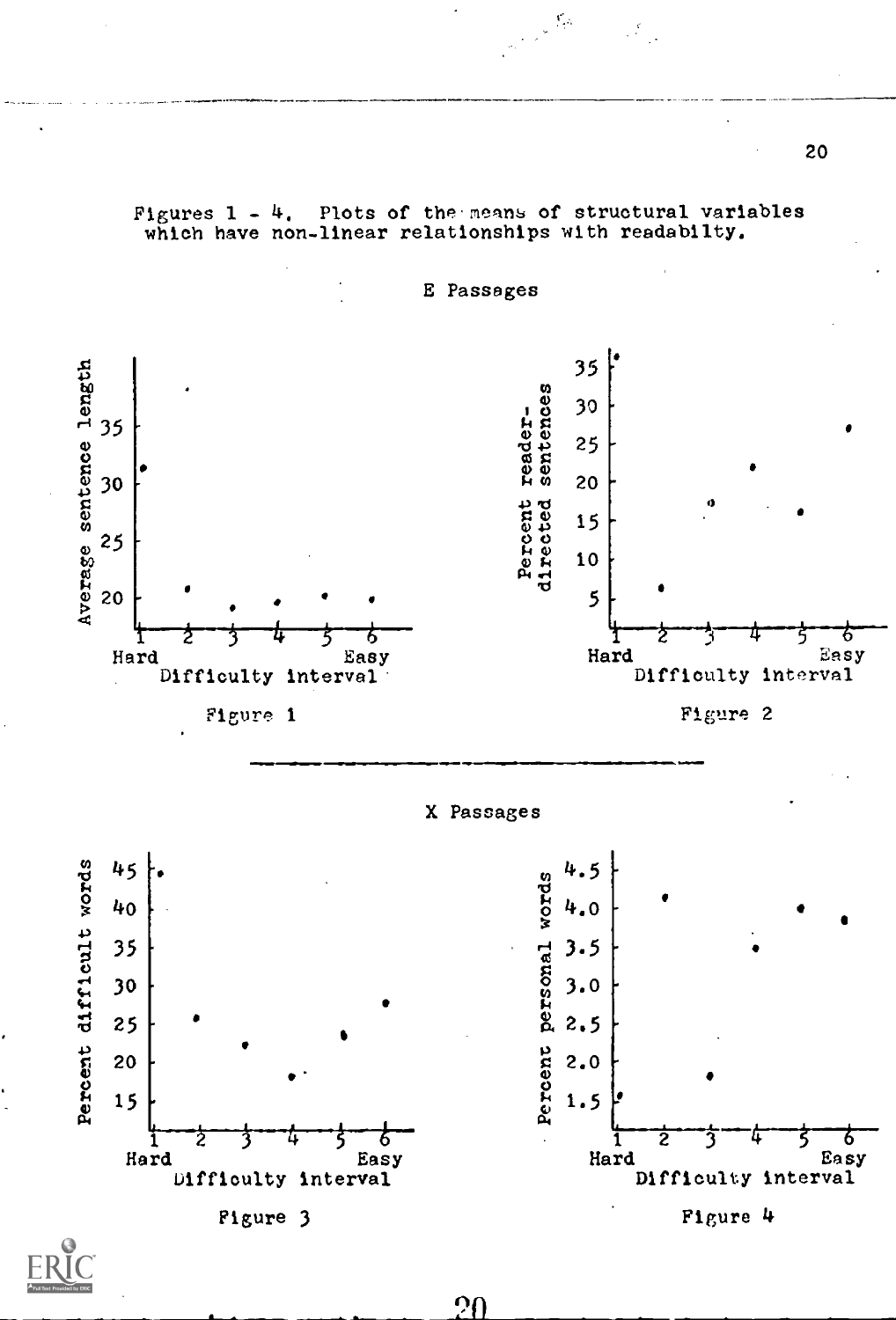the number of passages in the very difficult and very easy intervals is small. Also, the relationship is linear for E passages. The curvilinear relation in Figure 3, therefore, should be interpreted cautiously. If the curvilinear relationship between DW and difficulty is a true characteristic of X passages, the predictive value of the variable is questionable since the same value can correspond to an easy or a difficult passage.

 $\label{eq:2} \frac{1}{\sqrt{2}}\sum_{i=1}^N\frac{\sqrt{2} \sqrt{2} \sqrt{2}}{2\sqrt{2}}\frac{1}{2\sqrt{2}}\sum_{i=1}^N\frac{\sqrt{2} \sqrt{2}}{2\sqrt{2}}\frac{\sqrt{2}}{2\sqrt{2}}\frac{\sqrt{2}}{2\sqrt{2}}\frac{\sqrt{2}}{2}$ 

The relationship between personal words and difficulty of X passages approaches significant curvilinearity. Since the average value of PW is only about 3% in ME passages, slight variations may account for the nonlinear nature of the graph in Figure  $4.$  It is possible that higher values of PW could produce a more deflnite relationship, but personal words are not used extensively in ME passages.

## Summary and Conclusions

The relationship to readability of ten variables characterizing structural properties of mathematical prose was investigated for 50 explanatory (E) passages and 50 illustrative example (X) passages from elementary algebra tests. The E passages had greater average sentence length and more connected sentences. The X passages had a greater percentage of math tokens and reader-directed sentences.

Readability was measured by algebra students' responses to two forms of oloze tests over each passage. The combined forms had



21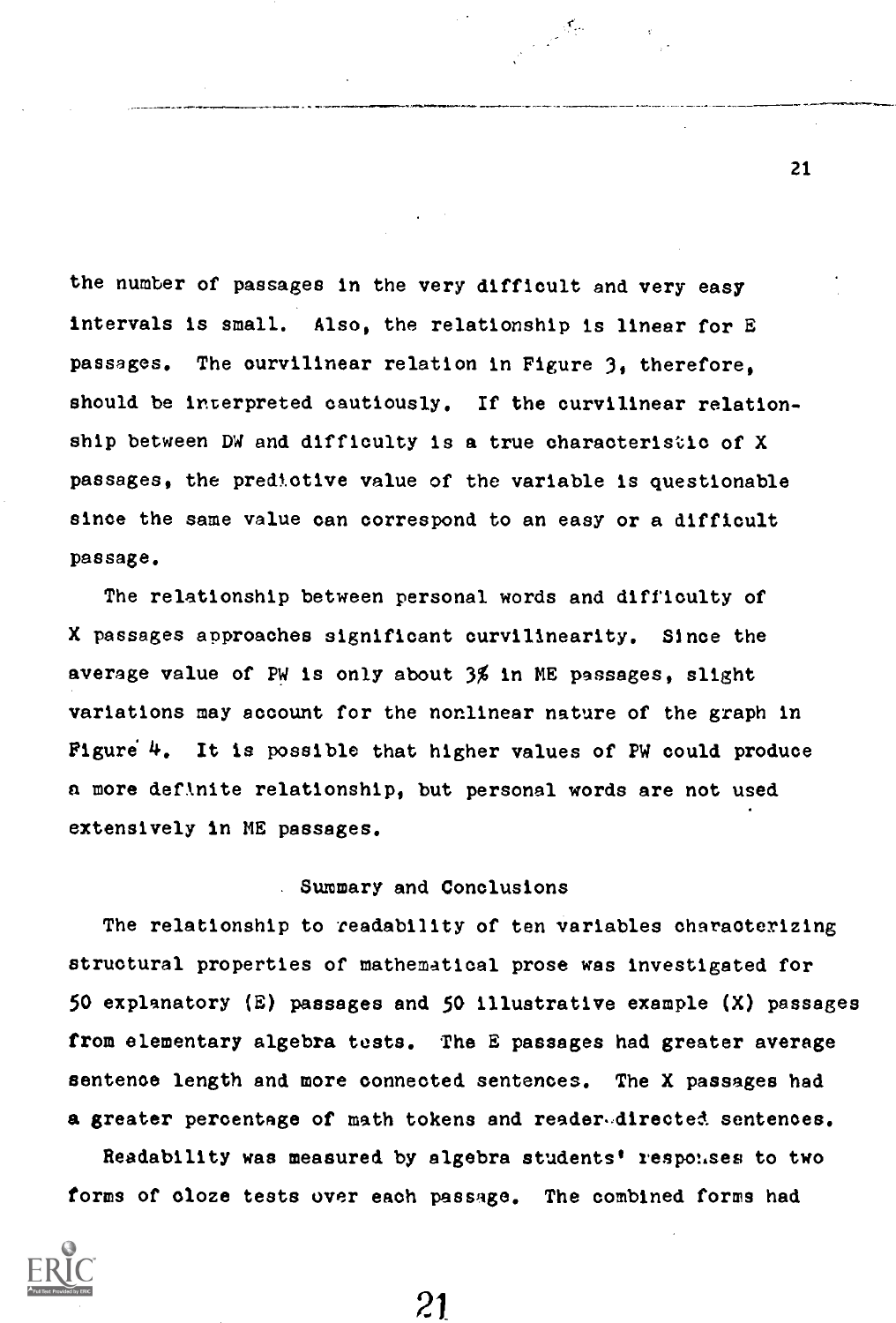reliability coefficients of 0.73 and 0.77 for the E and X passages respactivelf. Linear and curvilinear correlations were calculated between each structural variable and the cloze test. In E passages, sentence length, percentage of math tokens, and percentage of difficult words had significant linear correlations with readability. In X passages, percentage of math tokens and percentage of math vocabulary had significant linear correlations with readability. Departures from linearity were significant for sentence length and percentage of reader-directed sentences in E passages, and percentage of difficult words in X passages.

्रार्थक

The results of the study confirm the view that ME is structurally different from OE. The sentence length and difficult word variables commonly used ir. OE readability formulas were not similarly related to the readability of ME passages. Both variables showed evidence of curvilinear relationships with the readability of ME but these relationships may be due to the small number of passages in the extreme intervals of difficulty.

The structural variables investigated in this study show promise of providing a significant combined prediction of the readability of elementary algebra NE passages. A multiple regression analysis will be performed using the ten structural variables as predictors and the cloze test as the readability criterion. The results of such an analysis, done separately for the explanatory and illustrative passages will provide specific information about hew these two types of algebra passages differ from each other



22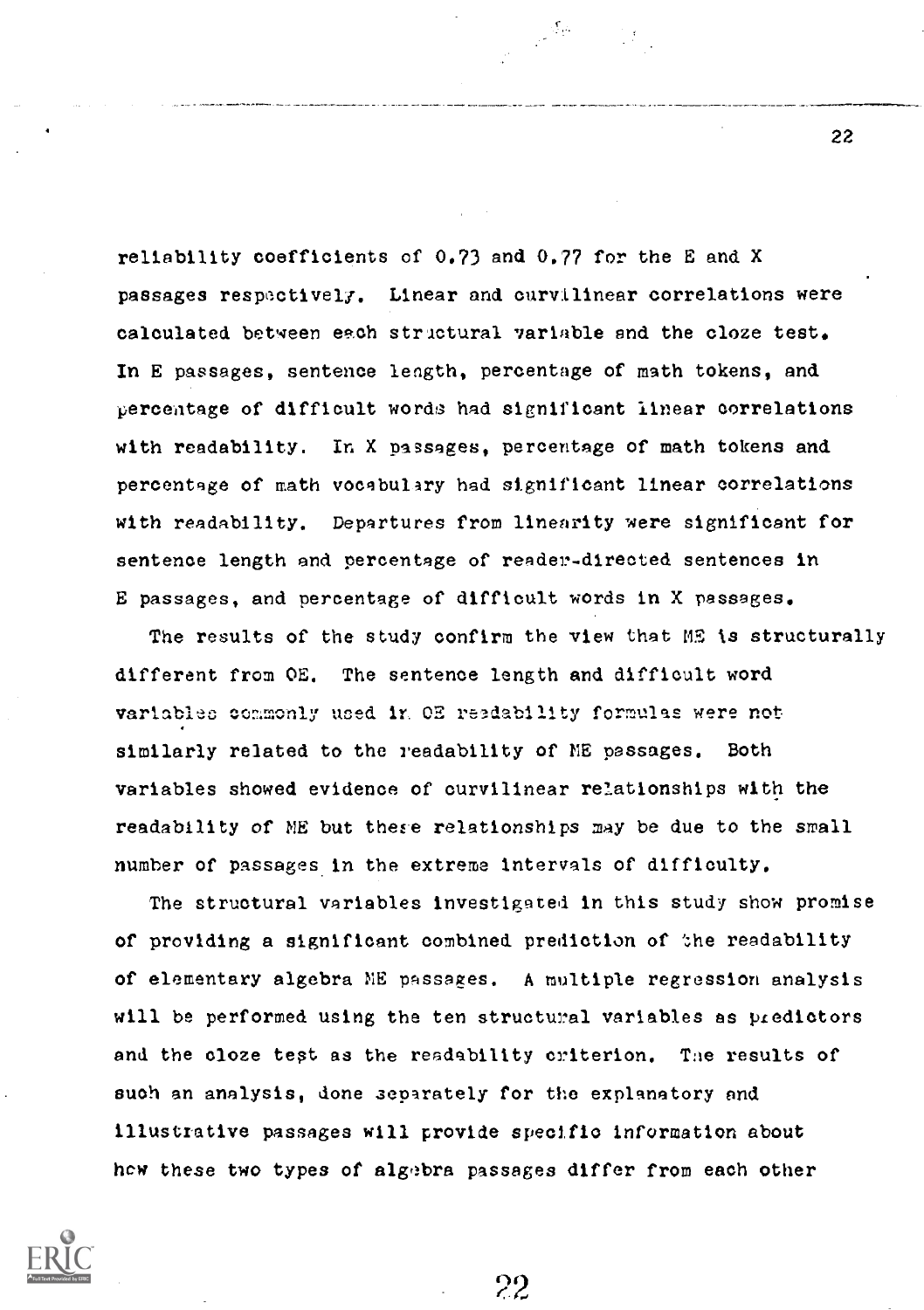and from ordinary English.

At the present time, intuition, experience, and knowledge of readability factors of ordinary English provide the only approach to determining the readability of mathematical English. It is apparent that the two types of elementary algebra passages investigated in this study have distinct and somewhat different structural characteristics that are related to readability. Further analysis will provide specific information about the relative weights of the structural variables in relation to readability. In the future, more refined measures of variables such as mathematics vocabulary may yield insight into the nature of mathematical English. When precise determinations of these variables are made, mathematical English can be written with an awareness of specific existing reading difficulties, With this knowledge, attempts to make mathematical English readable promise to be more effective.

 $23.$